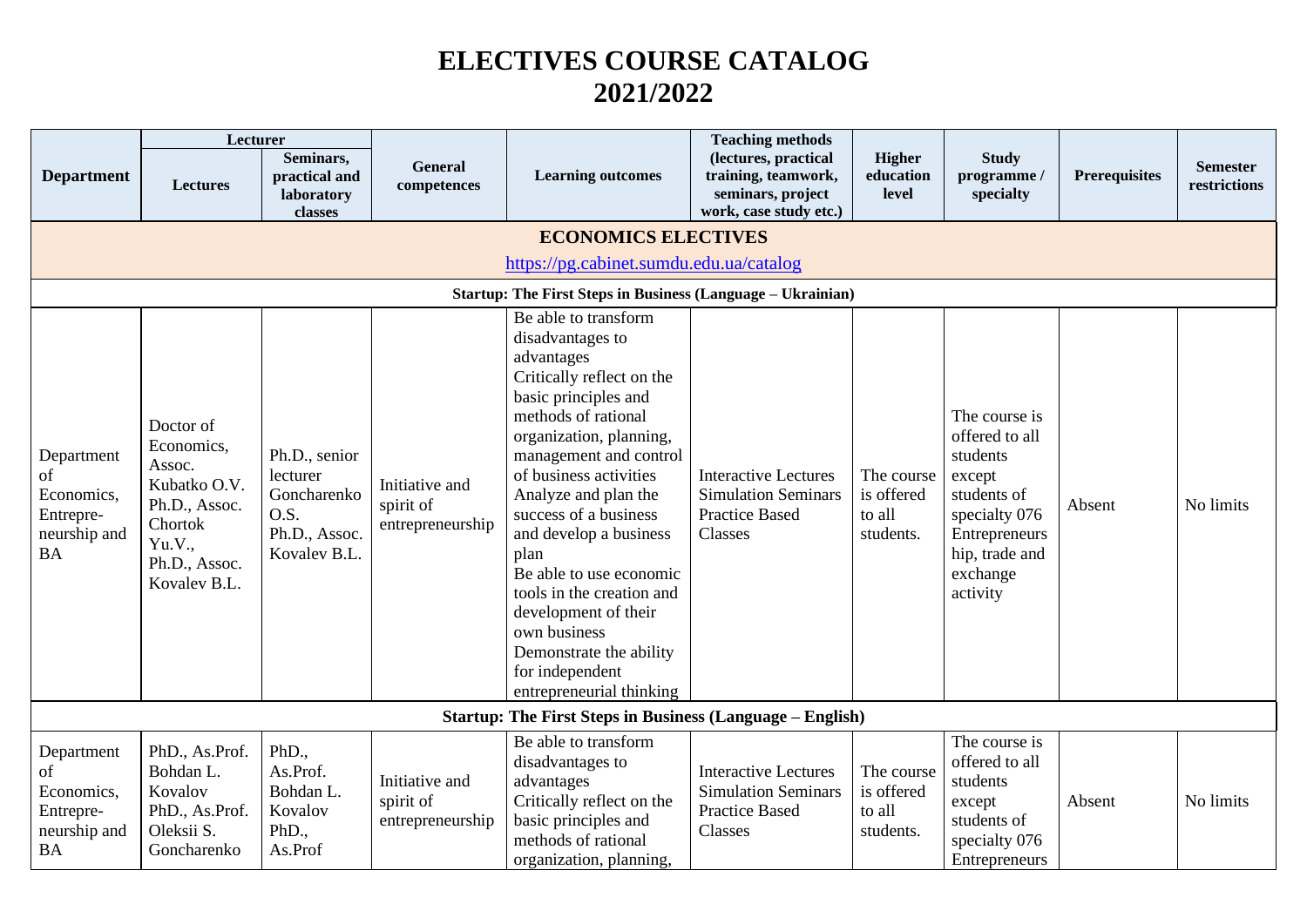|                                                                          | Lecturer                             |                                                     |                                                                    |                                                                                                                                                                                                                                                                                                                                                                                                                           | <b>Teaching methods</b>                                                                    |                                                      |                                                                                                                                                                                                                                                                              |                         |                                 |
|--------------------------------------------------------------------------|--------------------------------------|-----------------------------------------------------|--------------------------------------------------------------------|---------------------------------------------------------------------------------------------------------------------------------------------------------------------------------------------------------------------------------------------------------------------------------------------------------------------------------------------------------------------------------------------------------------------------|--------------------------------------------------------------------------------------------|------------------------------------------------------|------------------------------------------------------------------------------------------------------------------------------------------------------------------------------------------------------------------------------------------------------------------------------|-------------------------|---------------------------------|
| <b>Department</b>                                                        | Lectures                             | Seminars,<br>practical and<br>laboratory<br>classes | <b>General</b><br>competences                                      | <b>Learning outcomes</b>                                                                                                                                                                                                                                                                                                                                                                                                  | (lectures, practical<br>training, teamwork,<br>seminars, project<br>work, case study etc.) | <b>Higher</b><br>education<br>level                  | <b>Study</b><br>programme /<br>specialty                                                                                                                                                                                                                                     | <b>Prerequisites</b>    | <b>Semester</b><br>restrictions |
|                                                                          |                                      | Oleksii S.<br>Goncharenko                           |                                                                    | management, and<br>control of business<br>activities<br>Analyze and plan the<br>success of a business<br>and develop a business<br>plan<br>Be able to use economic<br>tools in the creation and<br>development of their<br>own business<br>Demonstrate the ability<br>for independent<br>entrepreneurial thinking                                                                                                         |                                                                                            |                                                      | hip, trade and<br>exchange<br>activity                                                                                                                                                                                                                                       |                         |                                 |
|                                                                          |                                      |                                                     |                                                                    | <b>Fundamentals of Critical Economic Thinking (Language - Ukrainian)</b>                                                                                                                                                                                                                                                                                                                                                  |                                                                                            |                                                      |                                                                                                                                                                                                                                                                              |                         |                                 |
| Department<br>of<br>Economics,<br>Entrepre-<br>neurship and<br><b>BA</b> | Ph.D., Assoc.<br>Derevyanko<br>Yu.M. | Ph.D., Assoc.<br>Derevyanko<br>Yu.M.                | Ability to justify<br>their decisions<br>and generate<br>new ideas | Understand the<br>principles of application<br>of critical thinking.<br>Explain errors and<br>reflection of critical<br>analysis.<br>Analyze social norms<br>and values and their<br>impact on critical<br>thinking.<br>Apply methods of<br>argumentation and<br>modern methods of<br>critical socio-economic<br>analysis.<br>Demonstrate the ability<br>to analyze the causal<br>relationships of<br>economic phenomena. | Interactive lectures.<br>Simulation seminars.<br>Practice-oriented<br>classes              | For<br>students of<br>all educa-<br>tional<br>levels | For students<br>of all<br>specialties,<br>except for<br>specialties in<br>the field of<br>knowledge 07<br>Management<br>and<br>Administratio<br>n, 051<br>Economics,<br>281 Public<br>Management<br>and<br>Administratio<br>n, 292<br>International<br>Economic<br>Relations | Without<br>restrictions | Without<br>restrictions         |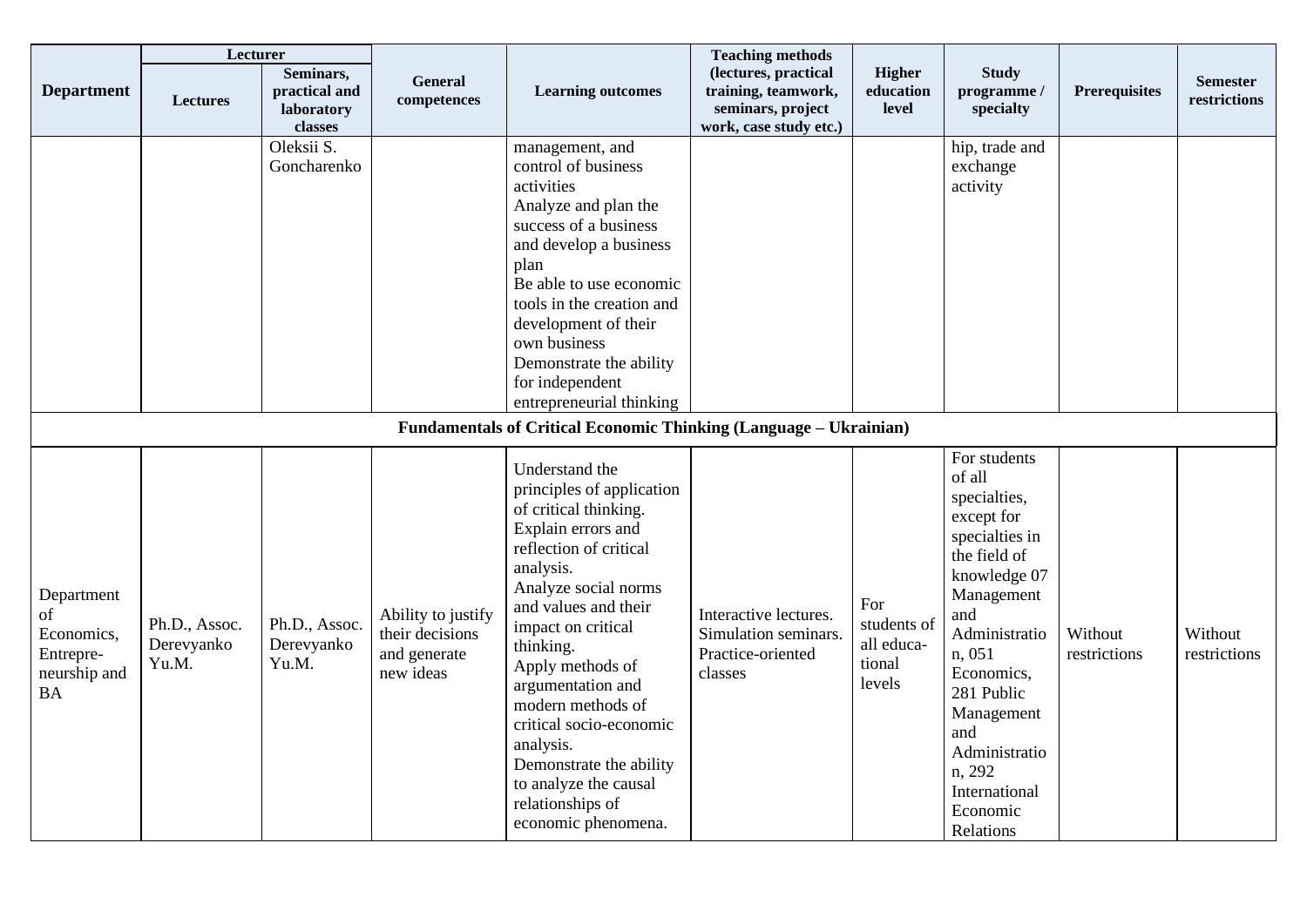|                                                                          | Lecturer                                                                                  |                                                                                                                               |                                                                               |                                                                                                                                                                                                                                                                                                                                                                                                                                                 | <b>Teaching methods</b>                                                                    |                                                      |                                                                                                                        |                                                      |                                 |
|--------------------------------------------------------------------------|-------------------------------------------------------------------------------------------|-------------------------------------------------------------------------------------------------------------------------------|-------------------------------------------------------------------------------|-------------------------------------------------------------------------------------------------------------------------------------------------------------------------------------------------------------------------------------------------------------------------------------------------------------------------------------------------------------------------------------------------------------------------------------------------|--------------------------------------------------------------------------------------------|------------------------------------------------------|------------------------------------------------------------------------------------------------------------------------|------------------------------------------------------|---------------------------------|
| <b>Department</b>                                                        | <b>Lectures</b>                                                                           | Seminars,<br>practical and<br>laboratory<br>classes                                                                           | General<br>competences                                                        | <b>Learning outcomes</b>                                                                                                                                                                                                                                                                                                                                                                                                                        | (lectures, practical<br>training, teamwork,<br>seminars, project<br>work, case study etc.) | <b>Higher</b><br>education<br>level                  | <b>Study</b><br>programme /<br>specialty                                                                               | <b>Prerequisites</b>                                 | <b>Semester</b><br>restrictions |
|                                                                          |                                                                                           |                                                                                                                               |                                                                               | Identify and evaluate<br>economic populism and<br>manipulation.                                                                                                                                                                                                                                                                                                                                                                                 |                                                                                            |                                                      |                                                                                                                        |                                                      |                                 |
|                                                                          |                                                                                           |                                                                                                                               |                                                                               | <b>EU Economic Policies to Ensure Sustainable Development</b><br>(The certificate of European Commission project participant would be given) (Language – Ukrainian)                                                                                                                                                                                                                                                                             |                                                                                            |                                                      |                                                                                                                        |                                                      |                                 |
| Department<br>οf<br>Economics,<br>Entrepre-<br>neurship and<br><b>BA</b> | Doctor of<br>Economics,<br>Prof. Kubatko<br>O.V.,<br>Ph.D., Assoc.<br>Kovalev B.L.        | Ph.D., Assoc.<br>Chortok<br>Yu.M.,<br>Candidate of<br>Economic<br>Sciences,<br>Associate<br>Professor,<br>Goncharenko<br>O.S. | Ability to<br>manage, justify<br>their decisions<br>and generate<br>new ideas | Understand the concepts<br>of EU green<br>policy; knowledge of<br>the main models of<br>doing business in the<br>EU;<br>to know about the<br>evolution of the EU<br>economy and the policy<br>of sustainable<br>development of the EU;<br>understand ways to<br>implement the main<br>instruments of EU<br>sustainable development<br>policy;<br>understand the ideas of<br>long-term economic<br>growth in terms of<br>sustainable development | Interactive lectures.<br>Simulation seminars.<br>Practice-oriented<br>classes              | For<br>students of<br>all educa-<br>tional<br>levels | For students<br>of all<br>specialties,<br>except<br>specialty 051<br>Economics                                         | <b>Basic</b><br>computer<br>knowledge<br>(MS Office) | Without<br>restrictions         |
|                                                                          |                                                                                           |                                                                                                                               |                                                                               | Managerial Economics: The Promotion of Industries 4.0 and 5.0 in EU<br>(The certificate of European Commission project participant would be given additionally) (Language – Ukrainian)                                                                                                                                                                                                                                                          |                                                                                            |                                                      |                                                                                                                        |                                                      |                                 |
| Department<br>of<br>Economics,<br>Entrepre-<br>neurship and<br><b>BA</b> | Doctor of<br>Economics,<br>Prof. Melnik<br>L.G.,<br>Ph.D., Assoc.<br>Derevyanko<br>Yu.M., | Ph.D., Assoc.<br>Derevyanko<br>Yu.M.                                                                                          | Ability to<br>manage, justify<br>their decisions<br>and generate<br>new ideas | Understand the goals of<br>the firm, decision-<br>making in the<br>conditions of industry<br>4.0 and 5.0. Explain and<br>analyze production, its<br>costs and evaluate them.                                                                                                                                                                                                                                                                    | Interactive lectures.<br>Simulation seminars.<br>Practice-oriented<br>classes              | For<br>students of<br>all educa-<br>tional<br>levels | For students<br>of all<br>specialties,<br>except for the<br>program<br>073.00.09<br><b>Business</b><br>Administration, | <b>Basic</b><br>computer<br>knowledge<br>(MS Office) | Without<br>restrictions         |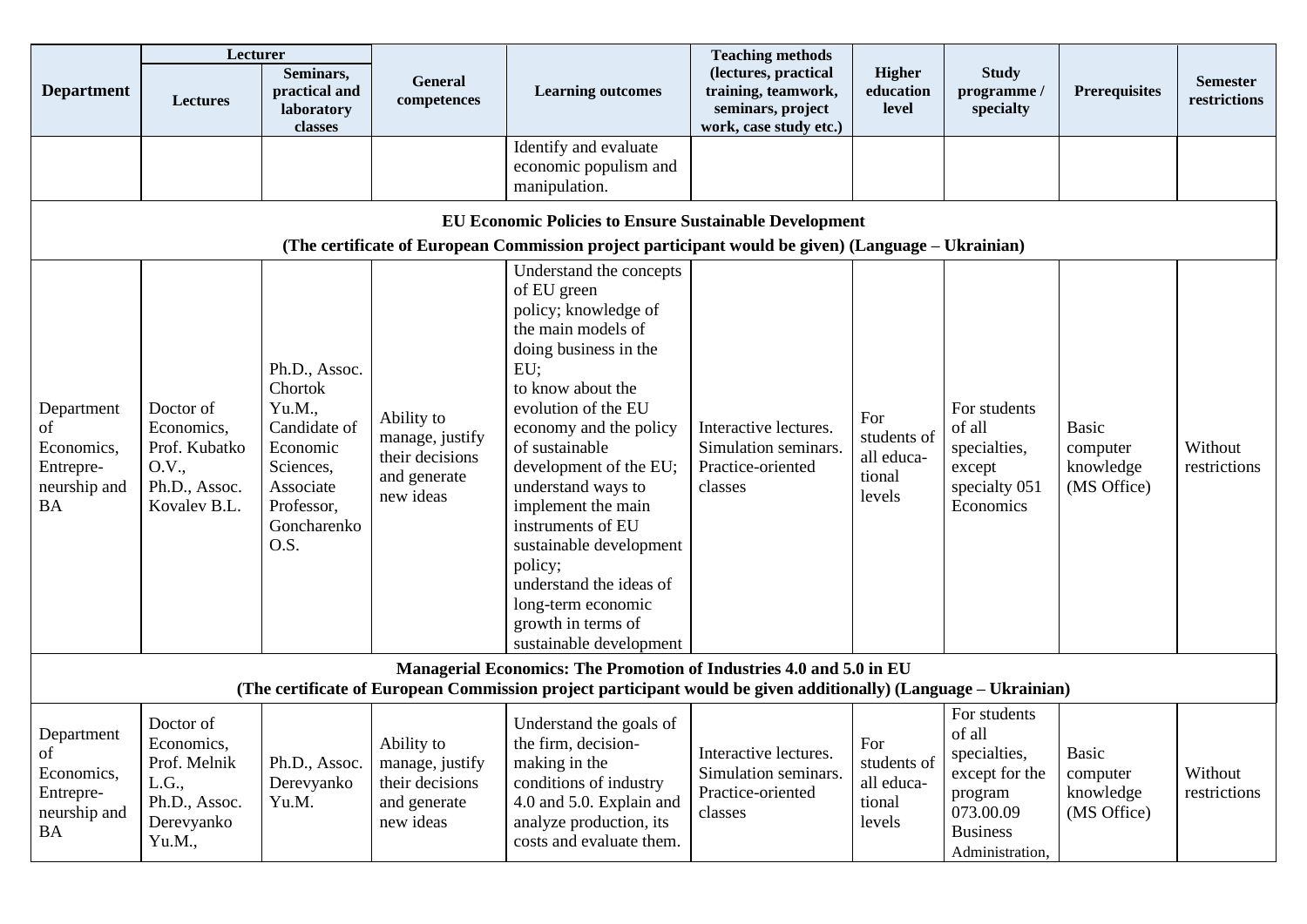|                   | Lecturer                     |                                                     |                        |                                                                                                               | <b>Teaching methods</b>                                                                    |                                     |                                          |                      |                                 |
|-------------------|------------------------------|-----------------------------------------------------|------------------------|---------------------------------------------------------------------------------------------------------------|--------------------------------------------------------------------------------------------|-------------------------------------|------------------------------------------|----------------------|---------------------------------|
| <b>Department</b> | <b>Lectures</b>              | Seminars,<br>practical and<br>laboratory<br>classes | General<br>competences | <b>Learning outcomes</b>                                                                                      | (lectures, practical<br>training, teamwork,<br>seminars, project<br>work, case study etc.) | <b>Higher</b><br>education<br>level | <b>Study</b><br>programme /<br>specialty | <b>Prerequisites</b> | <b>Semester</b><br>restrictions |
|                   | Doctor of                    |                                                     |                        | Describe different                                                                                            |                                                                                            |                                     | specialties                              |                      |                                 |
|                   | Economics,                   |                                                     |                        | market structures, know                                                                                       |                                                                                            |                                     | 051                                      |                      |                                 |
|                   | Assoc.                       |                                                     |                        | the best experience of                                                                                        |                                                                                            |                                     | Economics                                |                      |                                 |
|                   | Kubatko O.V.                 |                                                     |                        | EU industry                                                                                                   |                                                                                            |                                     |                                          |                      |                                 |
|                   |                              |                                                     |                        | development 4.0 and<br>5.0.                                                                                   |                                                                                            |                                     |                                          |                      |                                 |
|                   |                              |                                                     |                        | Demonstrate the ability                                                                                       |                                                                                            |                                     |                                          |                      |                                 |
|                   |                              |                                                     |                        | to analyze the                                                                                                |                                                                                            |                                     |                                          |                      |                                 |
|                   |                              |                                                     |                        | investments of firms                                                                                          |                                                                                            |                                     |                                          |                      |                                 |
|                   |                              |                                                     |                        | and the peculiarities of                                                                                      |                                                                                            |                                     |                                          |                      |                                 |
|                   |                              |                                                     |                        | companies in the EU                                                                                           |                                                                                            |                                     |                                          |                      |                                 |
|                   |                              |                                                     |                        | Managerial Economics: The Promotion of Industries 4.0 and 5.0 in EU                                           |                                                                                            |                                     |                                          |                      |                                 |
|                   |                              |                                                     |                        | (The certificate of European Commission project participant would be given additionally) (Language - English) |                                                                                            |                                     |                                          |                      |                                 |
|                   |                              |                                                     |                        | To understand the goals                                                                                       |                                                                                            |                                     |                                          |                      |                                 |
|                   |                              |                                                     |                        | of the firm, decision-                                                                                        |                                                                                            |                                     |                                          |                      |                                 |
|                   |                              |                                                     |                        | making in the<br>conditions of industries                                                                     |                                                                                            |                                     |                                          |                      |                                 |
|                   |                              | Dr.Ec. Prof.,                                       |                        | 4.0 and 5.0 to explain                                                                                        |                                                                                            |                                     | The course is                            |                      |                                 |
|                   | Dr.Ec. Prof.,                | Leonid                                              |                        | and analyze production,                                                                                       |                                                                                            |                                     | offered for all                          |                      |                                 |
| Department        | Leonid                       | Melnyk,                                             | Ability to             | its costs and evaluate                                                                                        |                                                                                            |                                     | students                                 |                      |                                 |
| of                | Melnyk,                      | PhD.,                                               | manage,                | them                                                                                                          | <b>Interactive Lectures</b>                                                                | The course                          | except                                   | <b>Basic</b>         |                                 |
| Economics,        | PhD., As.Prof.               | As.Prof.                                            | substantiate           | To describe different                                                                                         | <b>Simulation Seminars</b>                                                                 | is offered                          | students of                              | computer             |                                 |
| Entrepre-         | Yurii                        | Yurii                                               | decisions and          | market structures, know                                                                                       | <b>Practice Based</b>                                                                      | to all                              | program<br>073.00.09                     | skills (MS           | No limits                       |
| neurship and      | Derevianko,<br>Dr.Ec. Prof., | Derevianko,                                         | generate new           | the best experience of                                                                                        | Classes                                                                                    | students.                           | <b>Business</b>                          | Office)              |                                 |
| <b>BA</b>         | Oleksandr                    | Dr.Ec. Prof.,                                       | ideas                  | EU industry                                                                                                   |                                                                                            |                                     | Administration,                          |                      |                                 |
|                   | Kubatko                      | Oleksandr                                           |                        | development 4.0 and 5.0                                                                                       |                                                                                            |                                     | 051                                      |                      |                                 |
|                   |                              | Kubatko                                             |                        | To demonstrate the                                                                                            |                                                                                            |                                     | Economics                                |                      |                                 |
|                   |                              |                                                     |                        | ability to analyze the                                                                                        |                                                                                            |                                     |                                          |                      |                                 |
|                   |                              |                                                     |                        | investments of firms                                                                                          |                                                                                            |                                     |                                          |                      |                                 |
|                   |                              |                                                     |                        | and the peculiarities of<br>companies in the EU                                                               |                                                                                            |                                     |                                          |                      |                                 |
|                   |                              |                                                     |                        | <b>EU Economy and Economic Policies</b>                                                                       |                                                                                            |                                     |                                          |                      |                                 |
|                   |                              |                                                     |                        | (The certificate of European Commission project participant would be given additionally) (Language – English) |                                                                                            |                                     |                                          |                      |                                 |
| Department        | Dr.Ec. Prof.,                |                                                     | Ability to             | To understand the EU                                                                                          |                                                                                            |                                     | The course is                            |                      |                                 |
| of                | Oleksandr                    | PhD.,                                               | manage,                | economy; to know how                                                                                          | <b>Interactive Lectures</b>                                                                | The course                          | offered for all                          | <b>Basic</b>         | No limits                       |
| Economics,        | Kubatko,                     | As.Prof.                                            | substantiate           | to trade with EU; to                                                                                          | <b>Simulation Seminars</b>                                                                 | is offered                          | students,                                | computer             |                                 |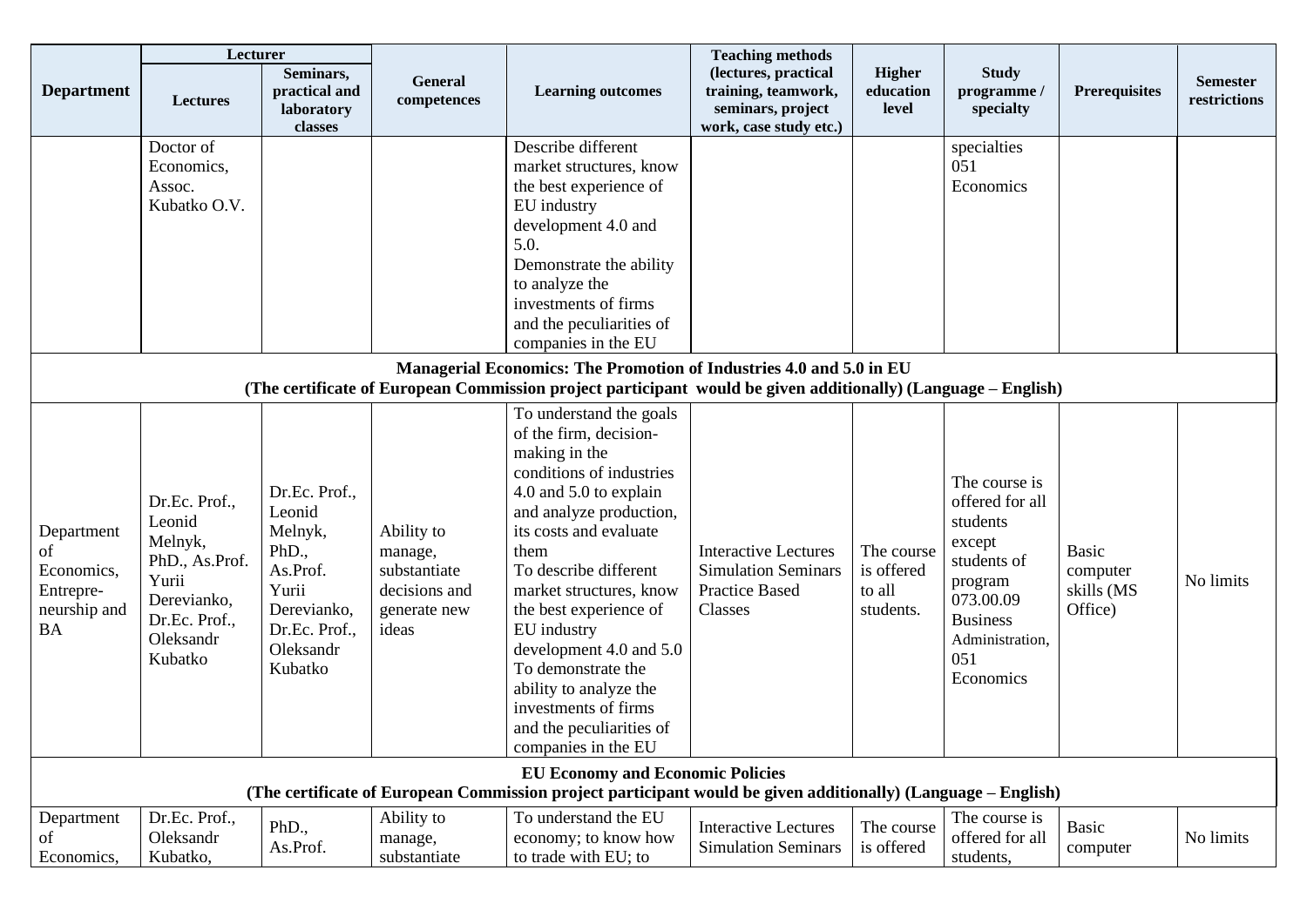|                                                                          | Lecturer                                                                                                               |                                                                              |                                                                                 |                                                                                                                                                                                                                                                                             | <b>Teaching methods</b>                                                                       |                                                 |                                                                          |                                                   |                                 |
|--------------------------------------------------------------------------|------------------------------------------------------------------------------------------------------------------------|------------------------------------------------------------------------------|---------------------------------------------------------------------------------|-----------------------------------------------------------------------------------------------------------------------------------------------------------------------------------------------------------------------------------------------------------------------------|-----------------------------------------------------------------------------------------------|-------------------------------------------------|--------------------------------------------------------------------------|---------------------------------------------------|---------------------------------|
| <b>Department</b>                                                        | <b>Lectures</b>                                                                                                        | Seminars,<br>practical and<br>laboratory<br>classes                          | General<br>competences                                                          | <b>Learning outcomes</b>                                                                                                                                                                                                                                                    | (lectures, practical<br>training, teamwork,<br>seminars, project<br>work, case study etc.)    | <b>Higher</b><br>education<br>level             | <b>Study</b><br>programme /<br>specialty                                 | <b>Prerequisites</b>                              | <b>Semester</b><br>restrictions |
| Entrepre-<br>neurship and<br><b>BA</b>                                   | PhD., As.Prof.<br>Bohdan<br>Kovalov                                                                                    | Yulia<br>Chortok;<br>As.Prof.<br>Oleksiy<br>Honcharenko                      | decisions and<br>generate new<br>ideas                                          | know how to work in<br>EU;<br>understanding the main<br>concept of EU<br>economic policies;<br>knowledge on the EU<br>decision making;<br>knowledge on the EU<br>International economic<br>policies                                                                         | <b>Practice Based</b><br>Classes                                                              | to all<br>students.                             | except 051<br>Economics                                                  | skills (MS<br>Office)                             |                                 |
|                                                                          |                                                                                                                        |                                                                              |                                                                                 | <b>EU</b> economy and Economic Policies<br>(The certificate of European Commission project participant would be given additionally) (Language – Ukrainian)                                                                                                                  |                                                                                               |                                                 |                                                                          |                                                   |                                 |
| Department<br>of<br>Economics,<br>Entrepre-<br>neurship and<br><b>BA</b> | Dr.Ec. Prof.,<br>Oleksandr<br>Kubatko,<br>PhD., As.Prof.<br>Bohdan<br>Kovalov                                          | PhD.,<br>As.Prof.<br>Yulia<br>Chortok;<br>As.Prof.<br>Oleksiy<br>Honcharenko | Ability to<br>manage,<br>substantiate<br>decisions and<br>generate new<br>ideas | To understand the EU<br>economy; to know how<br>to trade with EU; to<br>know how to work in<br>EU;<br>understanding the main<br>concept of EU<br>economic policies;<br>knowledge on the EU<br>decision making;<br>knowledge on the EU<br>International economic<br>policies | <b>Interactive Lectures</b><br><b>Simulation Seminars</b><br><b>Practice Based</b><br>Classes | The course<br>is offered<br>to all<br>students. | The course is<br>offered for all<br>students,<br>except 051<br>Economics | <b>Basic</b><br>computer<br>skills (MS<br>Office) | No limits                       |
|                                                                          |                                                                                                                        |                                                                              |                                                                                 | <b>EU Policies for Sustainable Development</b><br>(The certificate of European Commission project participant would be given) (Language – English)                                                                                                                          |                                                                                               |                                                 |                                                                          |                                                   |                                 |
| Department<br>of<br>Economics,<br>Entrepre-<br>neurship and<br><b>BA</b> | Prof.,<br>Dr.Ec.<br>Oleksandr<br>Kubatko,<br>PhD., As.Prof.<br>Bohdan<br>Kovalov,<br>Dr.Ec. Prof.,<br>Leonid<br>Melnyk | PhD.,<br>As.Prof.<br>Yulia<br>Chortok;<br>As.Prof.<br>Oleksiy<br>Honcharenko | Ability to<br>manage,<br>substantiate<br>decisions and<br>generate new<br>ideas | To understand the main<br>concept of EU green<br>polices; to know the EU<br>models of sustainable<br>business; to know the<br>evolution of EU<br>economy and EU<br>sustainable development<br>policy; to understand                                                         | Interactive<br>Lectures.<br>Simulation<br>Seminars.<br><b>Practice Based</b><br>Classes       | The course<br>is offered<br>to all<br>students  | The course is<br>offered for all<br>students,<br>except 051<br>Economics | <b>Basic</b><br>computer<br>skills (MS<br>Office) | No limits                       |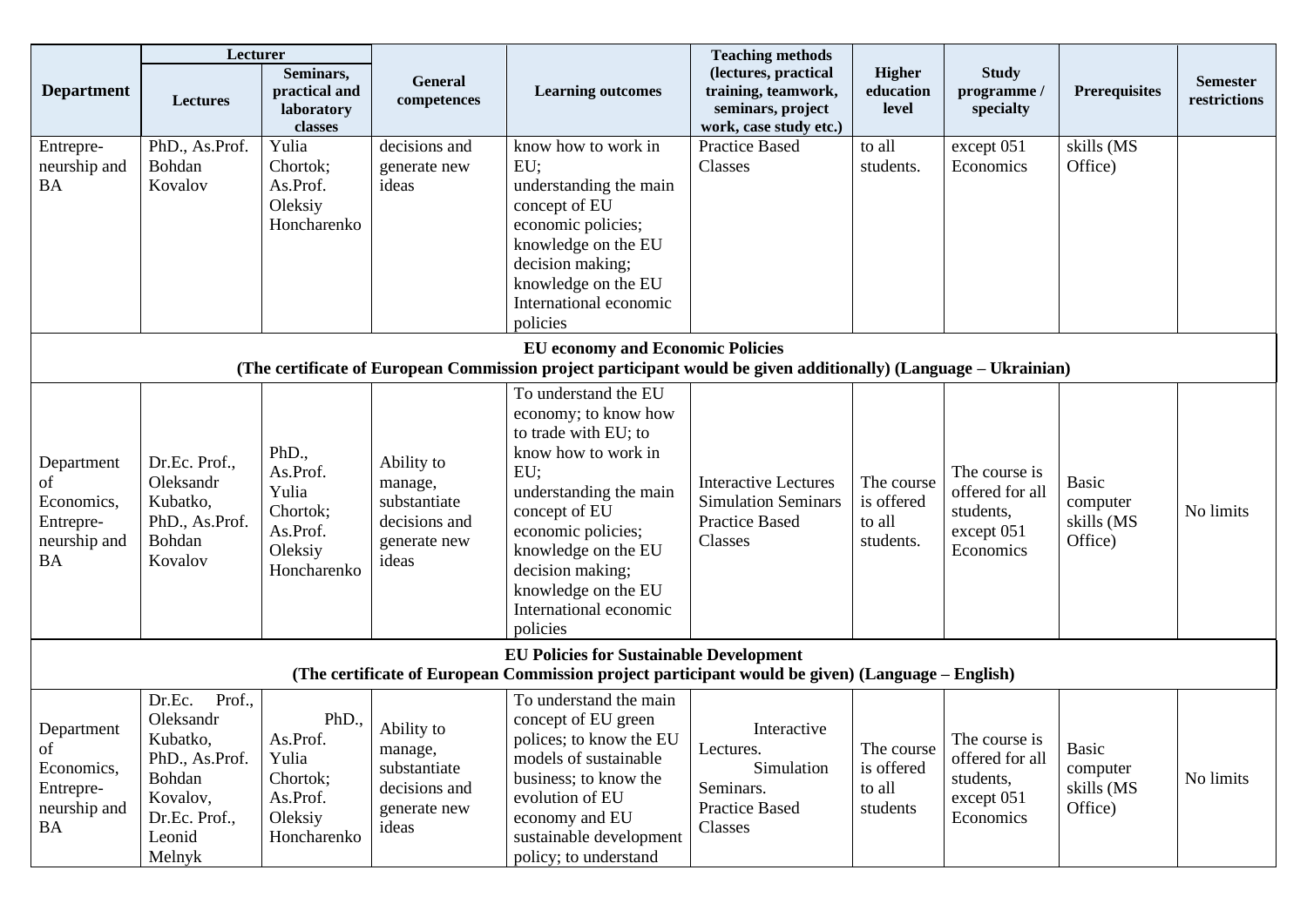|                                                                          | Lecturer                                                                                                                                      |                                                                          |                                                                                             |                                                                                                                                                                                                                                                                                                                                                                                                                                                                                                                                                                | <b>Teaching methods</b>                                                                    |                                                      |                                                                                                                                                        |                               |                                 |
|--------------------------------------------------------------------------|-----------------------------------------------------------------------------------------------------------------------------------------------|--------------------------------------------------------------------------|---------------------------------------------------------------------------------------------|----------------------------------------------------------------------------------------------------------------------------------------------------------------------------------------------------------------------------------------------------------------------------------------------------------------------------------------------------------------------------------------------------------------------------------------------------------------------------------------------------------------------------------------------------------------|--------------------------------------------------------------------------------------------|------------------------------------------------------|--------------------------------------------------------------------------------------------------------------------------------------------------------|-------------------------------|---------------------------------|
| <b>Department</b>                                                        | <b>Lectures</b>                                                                                                                               | Seminars,<br>practical and<br>laboratory<br>classes                      | <b>General</b><br>competences                                                               | <b>Learning outcomes</b>                                                                                                                                                                                                                                                                                                                                                                                                                                                                                                                                       | (lectures, practical<br>training, teamwork,<br>seminars, project<br>work, case study etc.) | <b>Higher</b><br>education<br>level                  | <b>Study</b><br>programme /<br>specialty                                                                                                               | <b>Prerequisites</b>          | <b>Semester</b><br>restrictions |
|                                                                          |                                                                                                                                               |                                                                          |                                                                                             | how to implement the<br>main instruments of EU<br>sustainable development<br>policy; be able to use<br>the basic European (EU)<br>terminology<br><b>Current Trends in Business: The EU Experience</b>                                                                                                                                                                                                                                                                                                                                                          |                                                                                            |                                                      |                                                                                                                                                        |                               |                                 |
|                                                                          |                                                                                                                                               |                                                                          |                                                                                             | (The certificate of European Commission project participant would be given) (Language – Ukrainian)                                                                                                                                                                                                                                                                                                                                                                                                                                                             |                                                                                            |                                                      |                                                                                                                                                        |                               |                                 |
| Department<br>of<br>Economics,<br>Entrepre-<br>neurship and<br><b>BA</b> | Doctor of<br>Economics,<br>Prof. Melnik<br>L.G.,<br>Doctor of<br>Economics,<br>Assoc.<br>Kubatko O.V.,<br>Ph.D., Assoc.<br>Degtyareva<br>I.B. | Ph.D., Assoc.<br>Matsenko<br>O.M.<br>Ph.D., Assoc.<br>Degtyareva<br>I.B. | Ability to<br>generate new<br>ideas and the<br>ability to justify<br>their own<br>decisions | Understand the goals of<br>modern business,<br>decision-making and<br>principles of<br>competition in Ukraine<br>and the EU in a digital<br>economy.<br>Explain and analyze<br>business models,<br>strategies, and evaluate<br>their effectiveness.<br>Apply scientific<br>methods to predict<br>business success,<br>identify trends in the<br>impact of modern<br>technologies on the<br>development of business<br>structures in Ukraine<br>and the EU.<br>Apply innovative<br>management<br>technologies, product<br>promotion, innovative<br>development. | Lectures.<br>Practical training.<br>Team situational<br>tasks,<br>case                     | For<br>students of<br>all educa-<br>tional<br>levels | For students<br>of all<br>specialties,<br>except<br>specialties<br>076 Entrepre-<br>neurship,<br>trade and<br>exchange<br>activities, 051<br>Economics | No special<br>skills required | Without<br>restrictions         |
|                                                                          |                                                                                                                                               |                                                                          |                                                                                             | Innovative Entrepreneurship and Management of Startup Projects (Language – Ukrainian)                                                                                                                                                                                                                                                                                                                                                                                                                                                                          |                                                                                            |                                                      |                                                                                                                                                        |                               |                                 |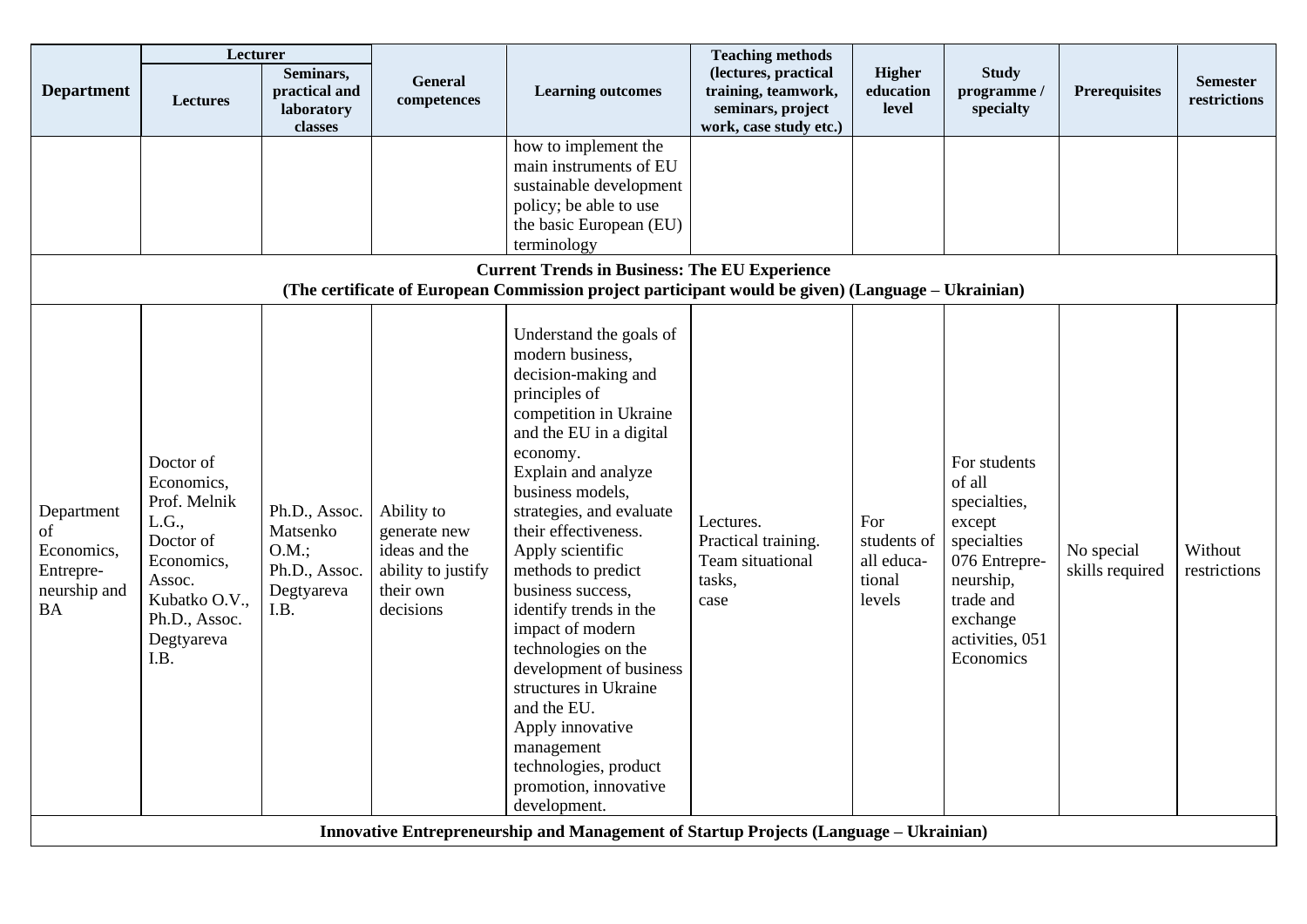|                                                                          | Lecturer                                                                           |                                                                         |                                                             |                                                                                                                                                                                                                                                                                                                                                                                   | <b>Teaching methods</b>                                                                         |                                                      |                                                                                                                                              |                               |                                 |
|--------------------------------------------------------------------------|------------------------------------------------------------------------------------|-------------------------------------------------------------------------|-------------------------------------------------------------|-----------------------------------------------------------------------------------------------------------------------------------------------------------------------------------------------------------------------------------------------------------------------------------------------------------------------------------------------------------------------------------|-------------------------------------------------------------------------------------------------|------------------------------------------------------|----------------------------------------------------------------------------------------------------------------------------------------------|-------------------------------|---------------------------------|
| <b>Department</b>                                                        | Lectures                                                                           | Seminars,<br>practical and<br>laboratory<br>classes                     | General<br>competences                                      | <b>Learning outcomes</b>                                                                                                                                                                                                                                                                                                                                                          | (lectures, practical<br>training, teamwork,<br>seminars, project<br>work, case study etc.)      | <b>Higher</b><br>education<br>level                  | <b>Study</b><br>programme /<br>specialty                                                                                                     | <b>Prerequisites</b>          | <b>Semester</b><br>restrictions |
| Department<br>of<br>Economics,<br>Entrepre-<br>neurship and<br><b>BA</b> | Doctor of<br>Economics,<br>Assoc.<br>Kubatko O.V.<br>Ph.D., Assoc.<br>Kovalev B.L. | Ph.D., Ph.D.<br>Goncharenko<br>O.S.<br>Ph.D., Assoc.<br>Kovalev B.L.    | Ability<br>prepare<br>own project<br>to search<br>financing | Understand the basic<br>principles of the startup<br>ecosystem;<br>work effectively in a<br>team; come up with the<br>idea of a startup;<br>be able to prepare<br>own project for<br>search for funding.<br>Be able to apply<br>economic tools at<br>creation and<br>development of own<br>business.<br>Demonstrate the ability<br>to self-sustaining<br>entrepreneurial thinking | Interactive lectures.<br>Casey's<br>practical<br>classes.<br>Practically oriented<br>occupation | For<br>students<br>all<br>educa-<br>tional<br>levels | For students<br>of all<br>specialties,<br>in addition to<br>specialties<br>076 Entrepre-<br>neurship,<br>trade and<br>exchange<br>activities | No special<br>skills required | Without<br>restrictions         |
|                                                                          |                                                                                    |                                                                         |                                                             | Digital marketing (Language – Ukrainian)                                                                                                                                                                                                                                                                                                                                          |                                                                                                 |                                                      |                                                                                                                                              |                               |                                 |
| Department<br>of Marketing                                               | Lyulov O.V.,<br>Doctor of<br>Economics,<br>Associate<br>Professor                  | Pimonenko<br>T.V., Doctor<br>of<br>Economics,<br>Associate<br>Professor | Ability to show<br>initiative and<br>entrepreneurship       | Know the tools<br>of digital marketing.<br>Be able to generate<br>ideas, work in a team,<br>develop leadership and<br>entrepreneurial<br>qualities.<br>Apply the skills of<br>forming optimal<br>channels for the sale and<br>promotion of products                                                                                                                               | Lectures, practices,<br>teamwork, problem<br>classes, discussions                               | For<br>students of<br>all<br>educationa<br>1 levels  | For students<br>of all<br>specialties,<br>except<br>specialty 075<br>Marketing                                                               | No special<br>skills required | Without<br>restrictions         |
|                                                                          |                                                                                    |                                                                         |                                                             | Profitable SaaS business (Language – Ukrainian)                                                                                                                                                                                                                                                                                                                                   |                                                                                                 |                                                      |                                                                                                                                              |                               |                                 |
| Department<br>of Marketing                                               | Lyulov O.V.,<br>Doctor of<br>Economics,<br>Associate<br>Professor                  | Pimonenko<br>T.V., Doctor<br>of<br>Economics,                           | Ability to show<br>initiative and<br>entrepreneurship       | Know the basic types of<br>online business.<br>Be able to search for<br>niches for SaaS-                                                                                                                                                                                                                                                                                          | Lectures, practices,<br>teamwork, problem<br>classes, discussions                               | For<br>students of<br>all<br>educationa<br>1 levels  | For students<br>of all<br>specialties,<br>except                                                                                             | No special<br>skills required | Without<br>restrictions         |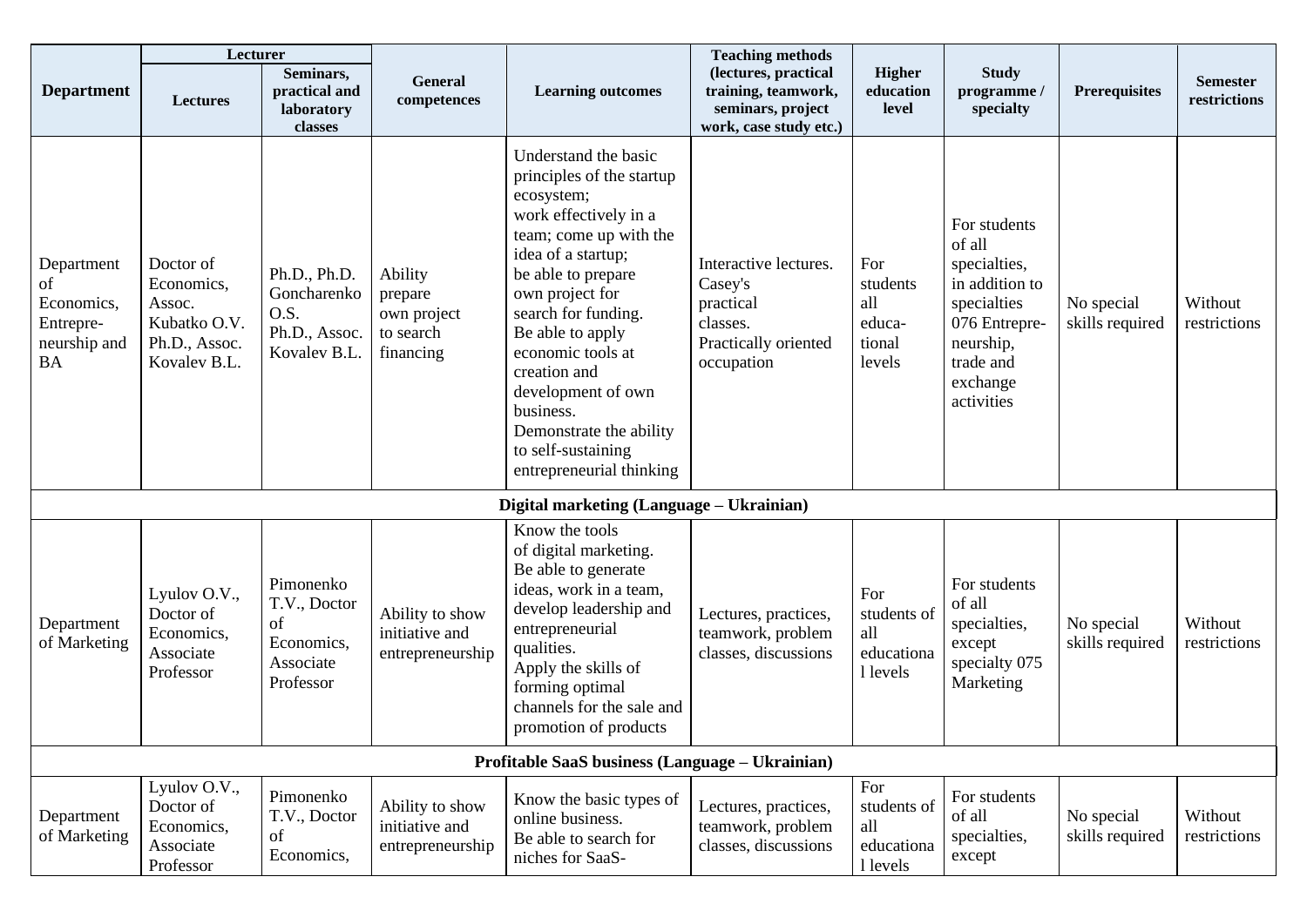|                            | Lecturer                                            |                                                     |                                                                 |                                                                                                                                                                                                                                                                                                                                                                   | <b>Teaching methods</b>                                                                    |                                     |                                          |                               |                                 |
|----------------------------|-----------------------------------------------------|-----------------------------------------------------|-----------------------------------------------------------------|-------------------------------------------------------------------------------------------------------------------------------------------------------------------------------------------------------------------------------------------------------------------------------------------------------------------------------------------------------------------|--------------------------------------------------------------------------------------------|-------------------------------------|------------------------------------------|-------------------------------|---------------------------------|
| <b>Department</b>          | <b>Lectures</b>                                     | Seminars,<br>practical and<br>laboratory<br>classes | General<br>competences                                          | <b>Learning outcomes</b>                                                                                                                                                                                                                                                                                                                                          | (lectures, practical<br>training, teamwork,<br>seminars, project<br>work, case study etc.) | <b>Higher</b><br>education<br>level | <b>Study</b><br>programme /<br>specialty | <b>Prerequisites</b>          | <b>Semester</b><br>restrictions |
|                            |                                                     | Associate<br>Professor                              |                                                                 | business, choose<br>strategies for its<br>promotion<br>Be able to generate<br>ideas, work in a team,<br>develop leadership and<br>entrepreneurial<br>qualities.<br>Apply skills of forming<br>optimal channels for<br>promotion of products /<br>services and<br>improvement of<br>methods to increase<br>conversion                                              |                                                                                            |                                     | specialty 075<br>Marketing               |                               |                                 |
|                            |                                                     |                                                     |                                                                 | EU Business Values and Ethics (with additional issuance of a certificate of a European Commission project participant) (Language – English)                                                                                                                                                                                                                       |                                                                                            |                                     |                                          |                               |                                 |
| Department<br>of Marketing | Pimonenko T.,<br>Dr. Sc.,<br>Associate<br>Professor | Lyulyov O.,<br>Dr. Sc.,<br>Associate<br>Professor   | Ability to<br>demonstrate<br>initiative and<br>entrepreneurship | understand<br>and<br>To<br>compare the main values<br>and ethics of running<br>business in EU and<br>Ukraine.<br>To be able to evaluate<br>entrepreneurial<br>own<br>skills.<br>To<br>develop<br>critical<br>thinking,<br>emotional<br>intelligence,<br>self-<br>negotiation<br>awareness,<br>etc.<br>To prepare to be<br>successful in business<br>environmental | Lectures, trainings,<br>teamwork, case<br>studies                                          | For all<br>levels                   | For all<br>specialities                  | No special<br>skills required | No limita-<br>tions             |
|                            |                                                     |                                                     |                                                                 | Introduction into the Carbon-free Economy (with additional issuance of a certificate of a European Commission project participant) (Language – English)                                                                                                                                                                                                           |                                                                                            |                                     |                                          |                               |                                 |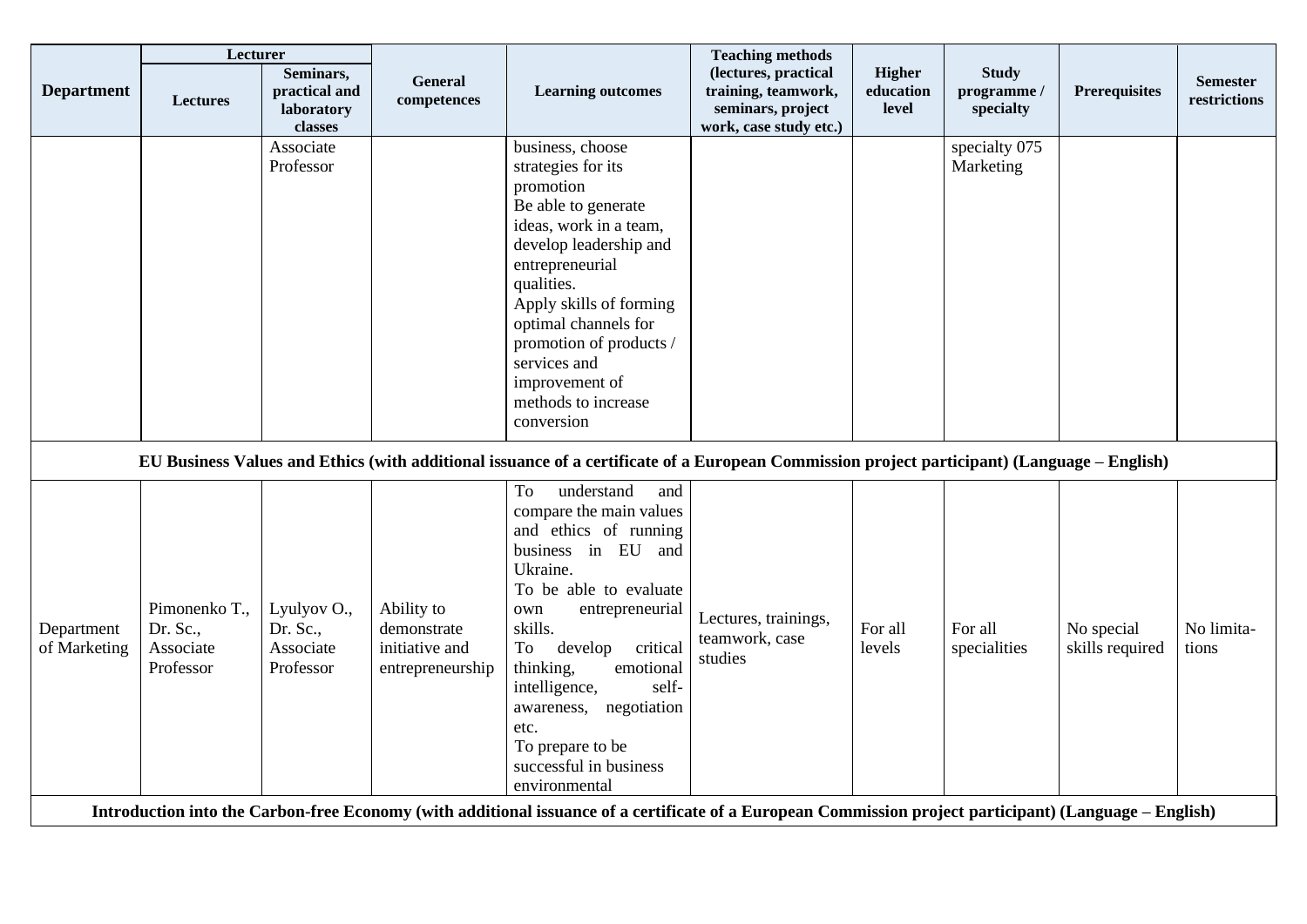|                            | Lecturer                                            |                                                                                |                                                                                                                                                                                                                 |                                                                                                                                                                                                                                                                                                                                                                                                                                                                                                                                                        | <b>Teaching methods</b>                                                                                                            |                                                      |                                                                                |                               |                                 |
|----------------------------|-----------------------------------------------------|--------------------------------------------------------------------------------|-----------------------------------------------------------------------------------------------------------------------------------------------------------------------------------------------------------------|--------------------------------------------------------------------------------------------------------------------------------------------------------------------------------------------------------------------------------------------------------------------------------------------------------------------------------------------------------------------------------------------------------------------------------------------------------------------------------------------------------------------------------------------------------|------------------------------------------------------------------------------------------------------------------------------------|------------------------------------------------------|--------------------------------------------------------------------------------|-------------------------------|---------------------------------|
| <b>Department</b>          | <b>Lectures</b>                                     | Seminars,<br>practical and<br>laboratory<br>classes                            | General<br>competences                                                                                                                                                                                          | <b>Learning outcomes</b>                                                                                                                                                                                                                                                                                                                                                                                                                                                                                                                               | (lectures, practical<br>training, teamwork,<br>seminars, project<br>work, case study etc.)                                         | <b>Higher</b><br>education<br>level                  | <b>Study</b><br>programme /<br>specialty                                       | <b>Prerequisites</b>          | <b>Semester</b><br>restrictions |
| Department<br>of Marketing | Pimonenko T.,<br>Dr. Sc.,<br>Associate<br>Professor | Chygryn O.,<br>PhD,<br>Associate<br>Professor<br>Us Ya.,<br>trainee<br>teacher | The desire to<br>preserve the<br>natural<br>environment                                                                                                                                                         | To make sense out of the<br>Carbon-free<br>economy<br>base.<br>To identify the main<br>goals and principles of<br>EU<br>Carbon-free<br>the<br>economy.<br>To categorize the basics<br>of EU legislation and<br>policies in Carbon-free<br>spreading                                                                                                                                                                                                                                                                                                    | Lectures, trainings,<br>teamwork, case<br>studies                                                                                  | For all<br>levels                                    | For all<br>specialties,<br>excluding 051<br>Economics                          | No special<br>skills required | No limita-<br>tions             |
|                            |                                                     |                                                                                |                                                                                                                                                                                                                 | Technological Marketing and Technology Transfer (Language - Ukrainian)                                                                                                                                                                                                                                                                                                                                                                                                                                                                                 |                                                                                                                                    |                                                      |                                                                                |                               |                                 |
| Department<br>of Marketing | Artyukhov<br>A.E., Ph.D.,<br>Associate<br>Professor | Artyukhov<br>A.E., Ph.D.,<br>Associate<br>Professor                            | Ability to<br>communicate<br>with<br>representatives<br>of other<br>professional<br>groups of<br>different levels<br>(with experts)<br>from other fields<br>of knowledge /<br>types of<br>economic<br>activity) | Identify the main areas<br>of technological<br>marketing and<br>technology transfer.<br>It is correct to present<br>the results of scientific<br>research in the form of<br>developments, methods,<br>etc. in technology<br>transfer networks.<br>Prepare proposals for<br>funding from<br>international<br>organizations, research<br>foundations, etc. for the<br>implementation of<br>developments in the<br>technology market.<br>Have methods of<br>promoting<br>developments on the<br>market, finding specific<br>buyers of new<br>developments | Lectures, practices,<br>teamwork, problem-<br>solving classes, role-<br>playing games, case<br>studies, discussions,<br>e-learning | For<br>students of<br>all educa-<br>tional<br>levels | For students<br>of all<br>specialties,<br>except<br>specialty 075<br>Marketing | No special<br>skills required | Without<br>restrictions         |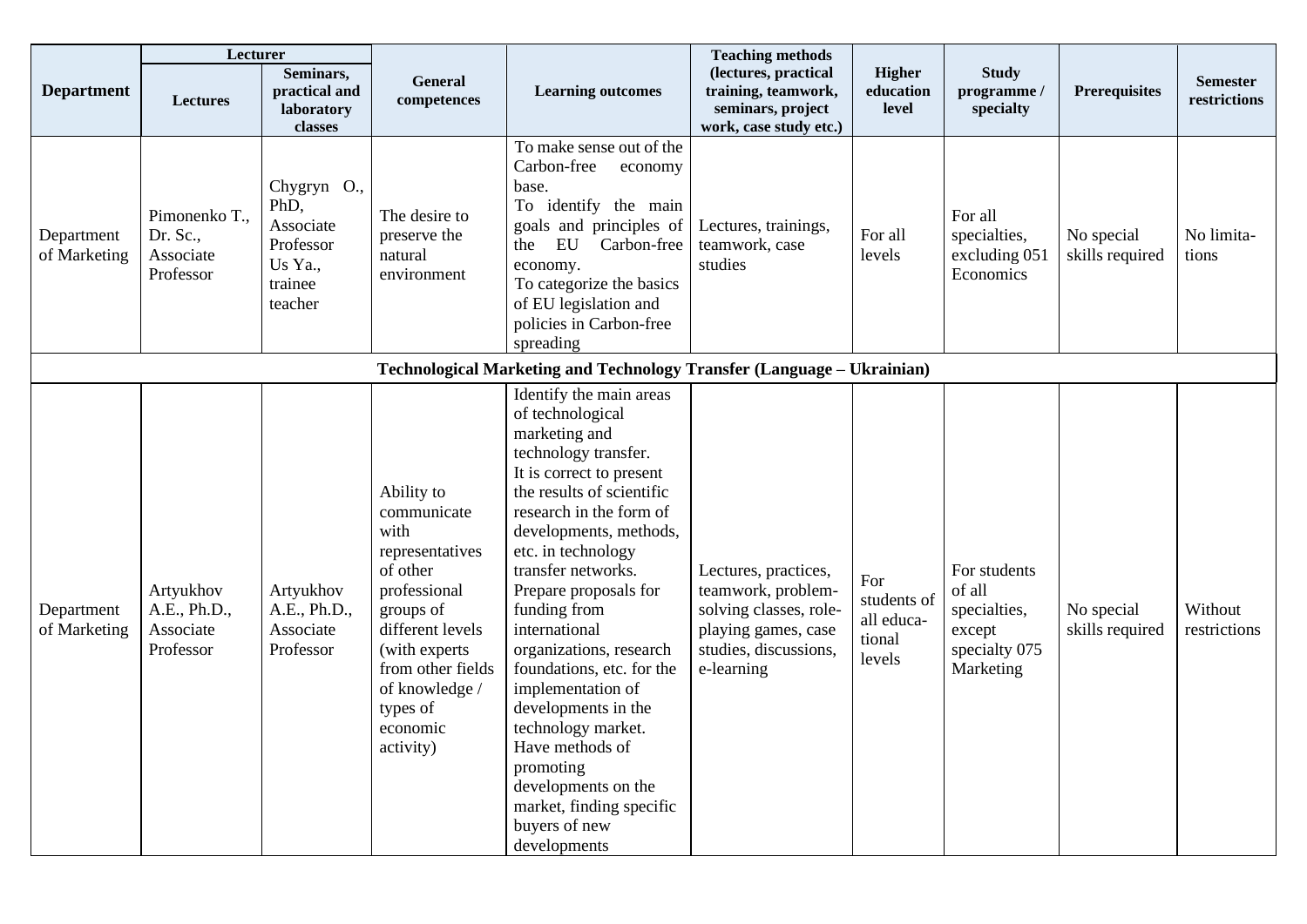|                                                       | Lecturer                                                                              |                                                                                       |                                                                                                              |                                                                                                                                                                                                                                                                                                      | <b>Teaching methods</b>                                                                    |                                                      |                                                                                                            |                               |                                 |
|-------------------------------------------------------|---------------------------------------------------------------------------------------|---------------------------------------------------------------------------------------|--------------------------------------------------------------------------------------------------------------|------------------------------------------------------------------------------------------------------------------------------------------------------------------------------------------------------------------------------------------------------------------------------------------------------|--------------------------------------------------------------------------------------------|------------------------------------------------------|------------------------------------------------------------------------------------------------------------|-------------------------------|---------------------------------|
| <b>Department</b>                                     | <b>Lectures</b>                                                                       | Seminars,<br>practical and<br>laboratory<br>classes                                   | General<br>competences                                                                                       | <b>Learning outcomes</b>                                                                                                                                                                                                                                                                             | (lectures, practical<br>training, teamwork,<br>seminars, project<br>work, case study etc.) | <b>Higher</b><br>education<br>level                  | <b>Study</b><br>programme /<br>specialty                                                                   | <b>Prerequisites</b>          | <b>Semester</b><br>restrictions |
|                                                       |                                                                                       |                                                                                       |                                                                                                              | <b>Marketing for IT Companies (Language - Ukrainian)</b>                                                                                                                                                                                                                                             |                                                                                            |                                                      |                                                                                                            |                               |                                 |
| Department<br>of Marketing                            | Rosohata A.S.,<br>Ph.D.,<br>senior teacher                                            | Minchenko<br>M.G., Ph.D.,<br>Associate<br>Professor                                   | Knowledge and<br>understanding of<br>the subject area<br>and<br>understanding of<br>professional<br>activity | Know the key concepts<br>used in the formation<br>and implementation of<br>marketing strategy in IT<br>companies.<br>Be able to develop a<br>content plan for IT<br>companies.<br>Have knowledge about<br>the choice of marketing<br>tools for marketing<br>strategy for IT<br>companies             | Lectures, practices,<br>teamwork, problem<br>classes, discussions                          | For<br>students of<br>all educa-<br>tional<br>levels | For students<br>of all<br>specialties,<br>except<br>specialty 075<br>Marketing                             | No special<br>skills required | Without<br>restrictions         |
|                                                       |                                                                                       |                                                                                       |                                                                                                              | <b>Electronic Services and Public Financial Services (Language – Ukrainian)</b>                                                                                                                                                                                                                      |                                                                                            |                                                      |                                                                                                            |                               |                                 |
| Department<br>of Finance<br>and Entrepre-<br>neurship | Candidate of<br>Economic<br>Sciences,<br>Associate<br>Professor<br>Ilyashenko<br>T.O. | Candidate of<br>Economic<br>Sciences,<br>Associate<br>Professor<br>Ilyashenko<br>T.O. | Ability to<br>organize and<br>plan, ability to<br>abstract thinking,<br>analysis, and<br>synthesis           | Be able to use electronic<br>government services,<br>create a taxpayer's<br>office, a driver.<br>Gain skills of online<br>registration of the<br>enterprise, registration<br>of applications,<br>participation in<br>electronic bidding.<br>Be able to make online<br>purchases, plan trips,<br>etc. | Lectures, practices,<br>teamwork                                                           | For<br>students of<br>all educa-<br>tional<br>levels | For students<br>of all<br>specialties,<br>except<br>specialty 072<br>Finance,<br>Banking, and<br>Insurance | Without<br>restrictions       | Without<br>restrictions         |
|                                                       |                                                                                       |                                                                                       |                                                                                                              | Finance for Non-Financiers (Language – Ukrainian)                                                                                                                                                                                                                                                    |                                                                                            |                                                      |                                                                                                            |                               |                                 |
| Department<br>of Finance<br>and Entrepre-<br>neurship | Candidate of<br>Economic<br>Sciences,<br>Associate<br>Professor                       | Candidate of<br>Economic<br>Sciences,<br>Associate<br>Professor                       | Ability to<br>organize and<br>plan, ability to<br>abstract thinking,<br>analysis, and<br>synthesis           | Know what is the<br>budget, taxes, profits,<br>profitability, financial<br>markets, risks,<br>insurance, government<br>bonds.                                                                                                                                                                        | Lectures, practices,<br>teamwork,<br>case                                                  | For<br>students of<br>all educa-<br>tional<br>levels | For students<br>of all<br>specialties,<br>except for the<br>field of                                       | Without<br>restrictions       | Without<br>restrictions         |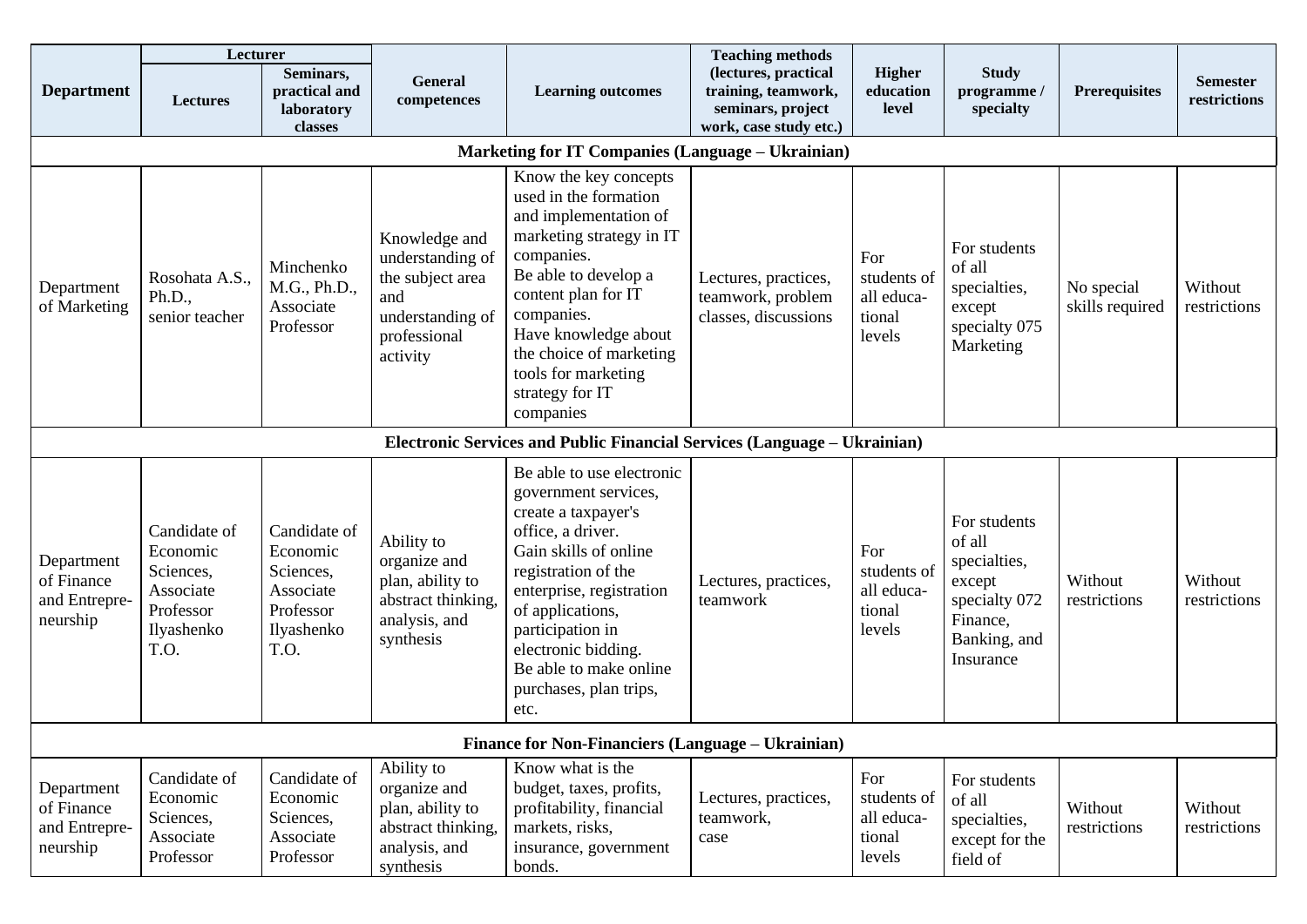|                                                       | Lecturer                                                                                                        |                                                                                                                    |                                             |                                                                                                                                                                                                                                                                                                                                                                                                                          | <b>Teaching methods</b>                                                                    |                                                      |                                                                                                                                                                                                     |                         |                                 |
|-------------------------------------------------------|-----------------------------------------------------------------------------------------------------------------|--------------------------------------------------------------------------------------------------------------------|---------------------------------------------|--------------------------------------------------------------------------------------------------------------------------------------------------------------------------------------------------------------------------------------------------------------------------------------------------------------------------------------------------------------------------------------------------------------------------|--------------------------------------------------------------------------------------------|------------------------------------------------------|-----------------------------------------------------------------------------------------------------------------------------------------------------------------------------------------------------|-------------------------|---------------------------------|
| <b>Department</b>                                     | <b>Lectures</b>                                                                                                 | Seminars,<br>practical and<br>laboratory<br>classes                                                                | <b>General</b><br>competences               | <b>Learning outcomes</b>                                                                                                                                                                                                                                                                                                                                                                                                 | (lectures, practical<br>training, teamwork,<br>seminars, project<br>work, case study etc.) | Higher<br>education<br>level                         | <b>Study</b><br>programme/<br>specialty                                                                                                                                                             | <b>Prerequisites</b>    | <b>Semester</b><br>restrictions |
|                                                       | Ilyashenko<br>T.O.                                                                                              | Ilyashenko<br>T.O.                                                                                                 |                                             | Be able to calculate<br>basic taxes, make<br>financial plans, prevent<br>financial risks, do<br>financial analysis                                                                                                                                                                                                                                                                                                       |                                                                                            |                                                      | knowledge 07<br>Management<br>and<br>administration<br>, specialties<br>051<br>Economics,<br>281 Public<br>administration<br>and<br>administration<br>292<br>International<br>economic<br>relations |                         |                                 |
|                                                       |                                                                                                                 |                                                                                                                    |                                             | Fundraising: Resources for Startups (Language - Ukrainian)                                                                                                                                                                                                                                                                                                                                                               |                                                                                            |                                                      |                                                                                                                                                                                                     |                         |                                 |
| Department<br>of Finance<br>and Entrepre-<br>neurship | Kobushko<br>I.M.,<br>Professor,<br>Doctor of<br>Economics,<br>Kotenko N.V.,<br>Associate<br>Professor,<br>Ph.D. | Kobushko<br>I.M.,<br>Professor,<br>Doctor of<br>Economics,<br>Kotenko<br>N.V.,<br>Associate<br>Professor,<br>Ph.D. | Initiative and<br>entrepreneurial<br>spirit | Find sources of<br>attracting additional<br>resources for the<br>implementation of their<br>own project through<br>donors, grants.<br>Develop your own<br>project, plan a budget<br>and apply for a grant<br>with supporting<br>documentation.<br>Conduct analysis and<br>monitoring of the<br>implemented project<br>and determine the<br>prospects for its<br>development.<br>Carry out financial<br>analysis and make | Practically oriented<br>trainings, work with<br>cases,<br>e-learning                       | For<br>students of<br>all educa-<br>tional<br>levels | For students<br>of all<br>specialties,<br>except<br>specialty 076<br>Entrepreneurs<br>hip, trade, and<br>exchange<br>activities                                                                     | Without<br>restrictions | Without<br>restrictions         |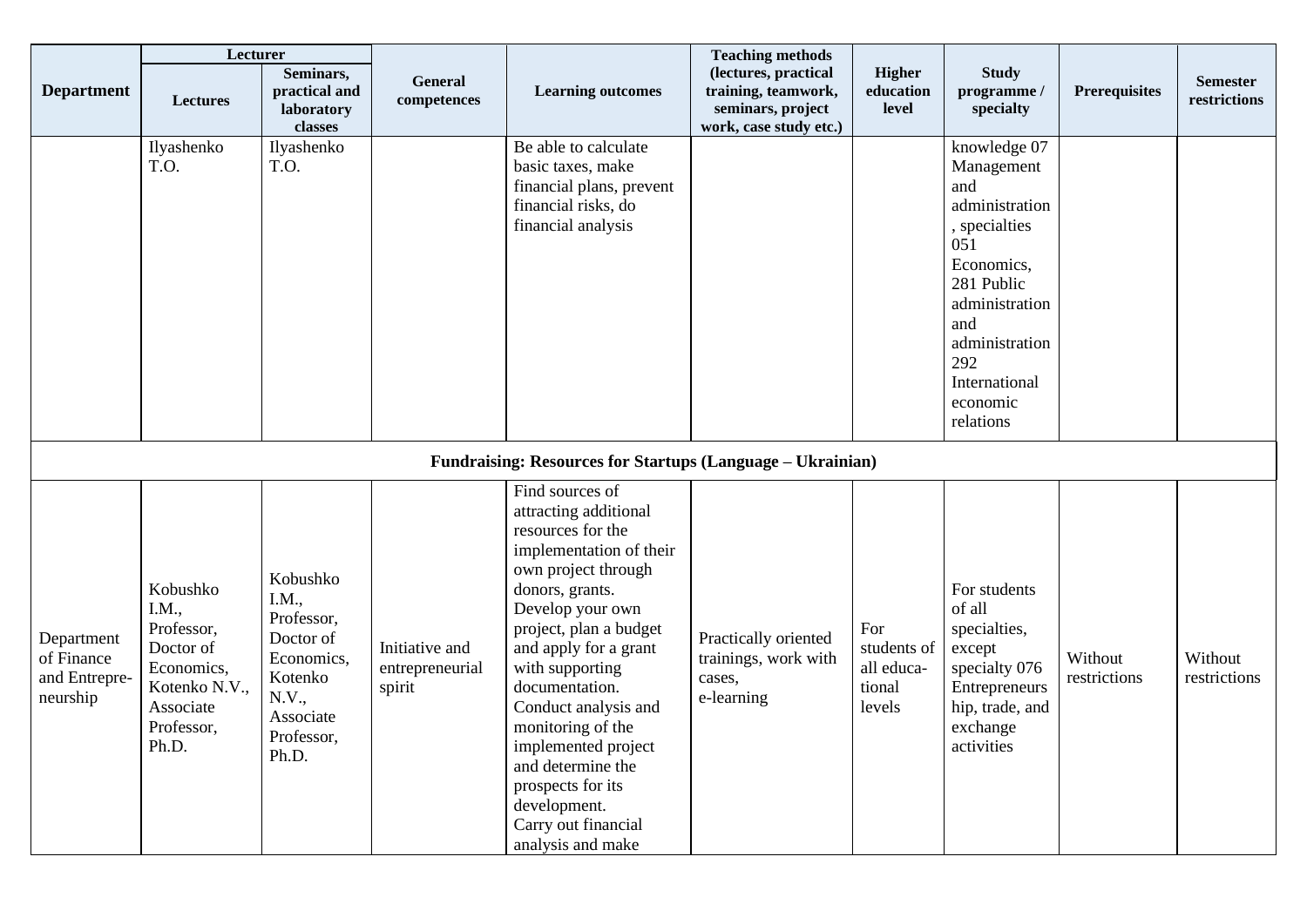|                                                | Lecturer                                                                                    |                                                                                                |                                                                                                                                                                                                                                     |                                                                                                                                                                                                                                                                                                                                                                                                                         | <b>Teaching methods</b>                                                                                                             |                                     |                                                                                                                                                                            |                                         |                                 |
|------------------------------------------------|---------------------------------------------------------------------------------------------|------------------------------------------------------------------------------------------------|-------------------------------------------------------------------------------------------------------------------------------------------------------------------------------------------------------------------------------------|-------------------------------------------------------------------------------------------------------------------------------------------------------------------------------------------------------------------------------------------------------------------------------------------------------------------------------------------------------------------------------------------------------------------------|-------------------------------------------------------------------------------------------------------------------------------------|-------------------------------------|----------------------------------------------------------------------------------------------------------------------------------------------------------------------------|-----------------------------------------|---------------------------------|
| <b>Department</b>                              | <b>Lectures</b>                                                                             | Seminars,<br>practical and<br>laboratory<br>classes                                            | <b>General</b><br>competences                                                                                                                                                                                                       | <b>Learning outcomes</b>                                                                                                                                                                                                                                                                                                                                                                                                | (lectures, practical<br>training, teamwork,<br>seminars, project<br>work, case study etc.)                                          | <b>Higher</b><br>education<br>level | <b>Study</b><br>programme /<br>specialty                                                                                                                                   | <b>Prerequisites</b>                    | <b>Semester</b><br>restrictions |
|                                                |                                                                                             |                                                                                                |                                                                                                                                                                                                                                     | sound fiscal and                                                                                                                                                                                                                                                                                                                                                                                                        |                                                                                                                                     |                                     |                                                                                                                                                                            |                                         |                                 |
|                                                |                                                                                             |                                                                                                |                                                                                                                                                                                                                                     | economic conclusions                                                                                                                                                                                                                                                                                                                                                                                                    |                                                                                                                                     |                                     |                                                                                                                                                                            |                                         |                                 |
|                                                |                                                                                             |                                                                                                |                                                                                                                                                                                                                                     | <b>Analytics for Business (Language – Ukrainian)</b>                                                                                                                                                                                                                                                                                                                                                                    |                                                                                                                                     |                                     |                                                                                                                                                                            |                                         |                                 |
| Department<br>of Economic<br>Cybernetics       | Kuzmenko<br>O.V., Doctor<br>of Economics,<br>Professor<br>Ph.D.<br><b>Bratushka</b><br>S.M. | Kuzmenko<br>O.V., Doctor<br>of<br>Economics,<br>Professor<br>Ph.D.<br><b>Bratushka</b><br>S.M. | Ability to<br>abstract thinking,<br>analysis,<br>synthesis.<br>Ability to search,<br>process and<br>analyze<br>information from<br>various sources.<br>Ability to<br>identify, pose<br>and solve<br>problems                        | Substantiate<br>management decisions<br>for effective<br>development of business<br>entities.<br>Assess possible risks,<br>socio-economic<br>consequences of<br>management decisions.<br>Develop scenarios and<br>strategies for the<br>development of socio-<br>economic systems.                                                                                                                                      | Lectures, teamwork,<br>laboratory work                                                                                              | Bachelor,<br>Master                 | For the entire<br>contingent<br>except for<br>specialties<br>051<br>Economics,<br>076 Entrepre-<br>neurship,<br>trade, and<br>exchange<br>activities,<br>073<br>Management | There are no<br>restrictions            | There are<br>no<br>restrictions |
|                                                |                                                                                             |                                                                                                |                                                                                                                                                                                                                                     | <b>Organization of Own Business: Taxation and Accounting (Language – Ukrainian)</b>                                                                                                                                                                                                                                                                                                                                     |                                                                                                                                     |                                     |                                                                                                                                                                            |                                         |                                 |
| Department<br>of<br>Accounting<br>and Taxation | Ovcharova<br>N.V. Ph.D.,<br>senior lecturer                                                 | Ovcharova<br>N.V. Ph.D.,<br>senior<br>lecturer                                                 | Ability to apply<br>knowledge in<br>practical<br>situations.<br>Ability to make<br>informed<br>decisions.<br>Ability to show<br>initiative and<br>entrepreneurship.<br>Ability to act<br>socially<br>responsible and<br>consciously | Understand the<br>peculiarities of the<br>practice of accounting,<br>analysis, control, audit<br>and taxation of<br>enterprises of different<br>forms of ownership,<br>organizational and legal<br>forms of management<br>and types of economic<br>activity.<br>Understand the<br>organizational and<br>economic mechanism of<br>enterprise management<br>and evaluate the<br>effectiveness of<br>decision-making using | Lectures and<br>practical classes<br>(including group<br>assignments) open<br>online course,<br>project work,<br>discussion classes | <b>Bachelor</b>                     | For the whole<br>contingent<br>except for<br>specialty 071<br>Accounting<br>and taxation                                                                                   | There are no<br>special<br>requirements | Without<br>restrictions         |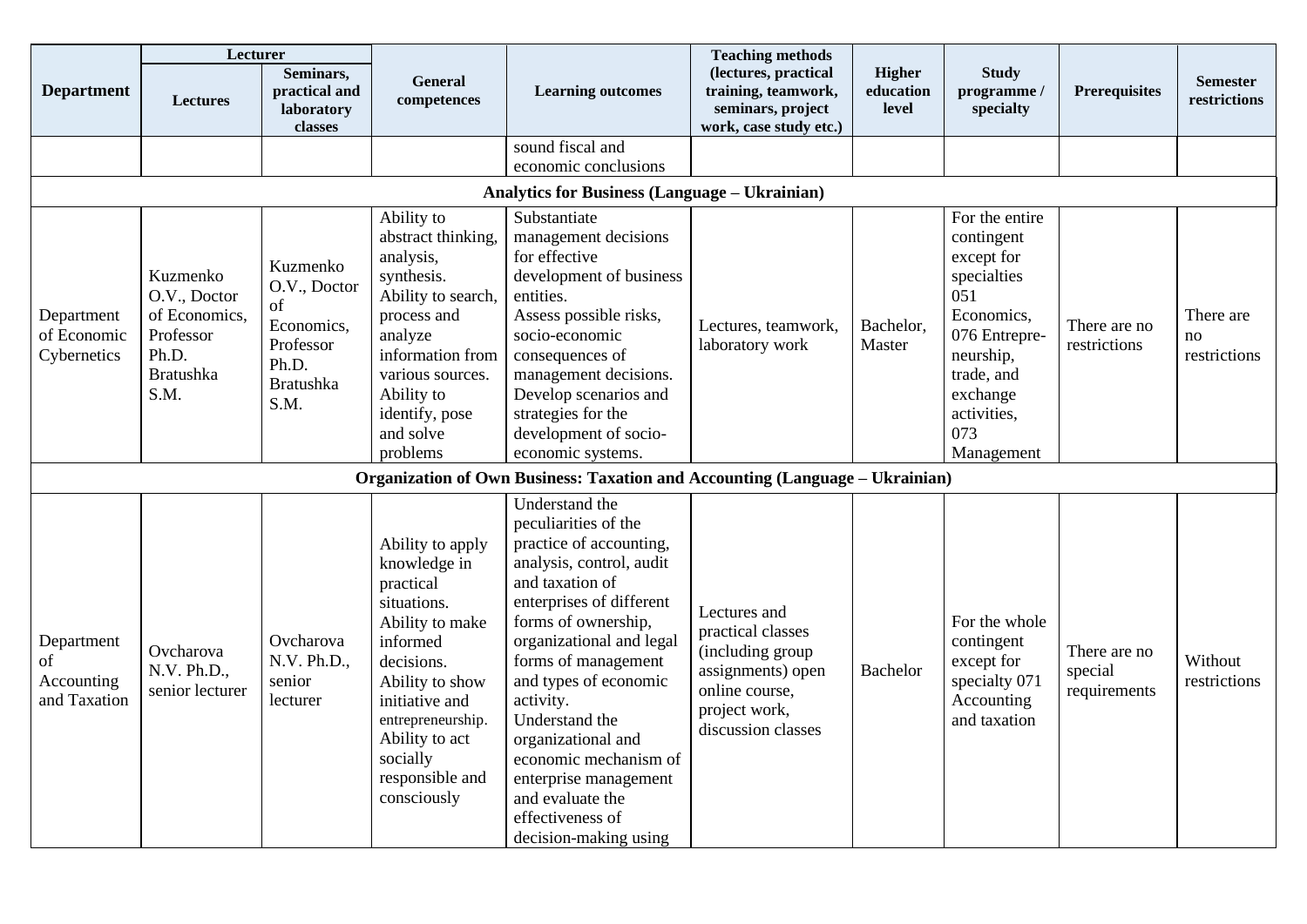|                                                | Lecturer                                                                             |                                                                                      |                                                                                                                                                                                                                                                                            |                                                                                                                                                                                                                                                                                                             | <b>Teaching methods</b>                                                                    |                                     |                                                                                          |                                         |                                 |
|------------------------------------------------|--------------------------------------------------------------------------------------|--------------------------------------------------------------------------------------|----------------------------------------------------------------------------------------------------------------------------------------------------------------------------------------------------------------------------------------------------------------------------|-------------------------------------------------------------------------------------------------------------------------------------------------------------------------------------------------------------------------------------------------------------------------------------------------------------|--------------------------------------------------------------------------------------------|-------------------------------------|------------------------------------------------------------------------------------------|-----------------------------------------|---------------------------------|
| <b>Department</b>                              | <b>Lectures</b>                                                                      | Seminars,<br>practical and<br>laboratory<br>classes                                  | General<br>competences                                                                                                                                                                                                                                                     | <b>Learning outcomes</b>                                                                                                                                                                                                                                                                                    | (lectures, practical<br>training, teamwork,<br>seminars, project<br>work, case study etc.) | <b>Higher</b><br>education<br>level | <b>Study</b><br>programme /<br>specialty                                                 | <b>Prerequisites</b>                    | <b>Semester</b><br>restrictions |
|                                                |                                                                                      |                                                                                      |                                                                                                                                                                                                                                                                            | accounting and<br>analytical information.<br>To determine the<br>directions of increasing<br>the efficiency of<br>formation of financial<br>resources at the level of<br>enterprises of different<br>organizational and legal<br>forms of ownership                                                         |                                                                                            |                                     |                                                                                          |                                         |                                 |
|                                                |                                                                                      |                                                                                      |                                                                                                                                                                                                                                                                            | Internet Commerce: Organization, Accounting, Calculations, and Taxation (Language – Ukrainian)                                                                                                                                                                                                              |                                                                                            |                                     |                                                                                          |                                         |                                 |
| Department<br>of<br>Accounting<br>and Taxation | Burdenko<br>I.M.,<br>Candidate of<br>Economic<br>Sciences,<br>Associate<br>Professor | Burdenko<br>I.M.,<br>Candidate of<br>Economic<br>Sciences,<br>Associate<br>Professor | Knowledge and<br>understanding of<br>the subject area<br>and<br>understanding of<br>professional<br>activity.<br>Ability to adapt<br>and act in a new<br>situation.<br>Ability to work<br>autonomously<br>The ability to act<br>socially<br>responsibly and<br>consciously | Have the conceptual<br>foundations of the<br>methodology of<br>building accounting,<br>reporting, and taxation<br>of online trade.<br>Have the basics of legal<br>regulation of accounting<br>and taxation of<br>electronic commerce.<br>Know the basics of<br>organizing online sales:<br>orders, payments | Lectures and<br>practical classes<br>(including group<br>assignments)                      | Bachelor,<br>master                 | For the whole<br>contingent<br>except for<br>specialty 071<br>Accounting<br>and taxation | There are no<br>special<br>requirements | Without<br>restrictions         |
|                                                |                                                                                      |                                                                                      |                                                                                                                                                                                                                                                                            | International Financial Reporting Standards in Terms of Doing Business Abroad (Language – Ukrainian)                                                                                                                                                                                                        |                                                                                            |                                     |                                                                                          |                                         |                                 |
| Department<br>of<br>Accounting<br>and Taxation | Vinnichenko<br>N.V., Doctor<br>of Economics,<br>Assoc.                               | Vinnichenko<br>N.V., Doctor<br>of<br>Economics,<br>Assoc.                            | Ability to work<br>in an<br>international<br>context.<br>Ability to show<br>initiative and<br>entrepreneurship                                                                                                                                                             | Know the requirements<br>for mandatory<br>preparation of financial<br>statements in<br>accordance with<br>international standards<br>by domestic economic<br>entities, as well as to                                                                                                                        | Lectures and<br>practical classes<br>(including group<br>assignments, case<br>studies)     | Bachelor,<br>Master                 | For the whole<br>contingent<br>except for<br>specialty 071<br>Accounting<br>and taxation | There are no<br>special<br>requirements | Without<br>restrictions         |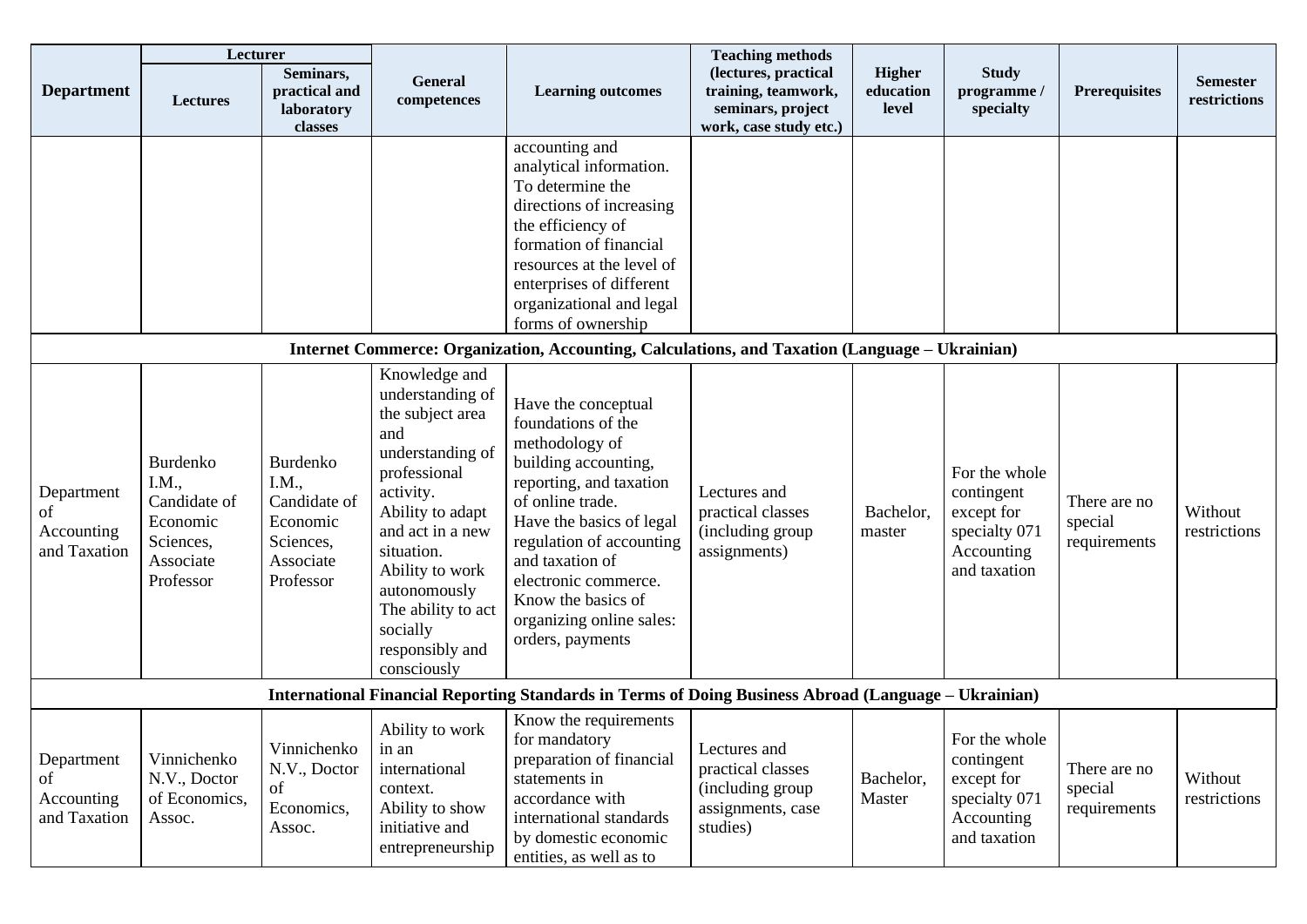|                                                        | Lecturer                                                                        |                                                                          |                                                                                     |                                                                                                                                                                                                                                                                                                                                                                                                                                                                                                                                                                  | <b>Teaching methods</b>                                                                                                                    |                                     |                                                                                                                                                                    |                                                          |                                 |
|--------------------------------------------------------|---------------------------------------------------------------------------------|--------------------------------------------------------------------------|-------------------------------------------------------------------------------------|------------------------------------------------------------------------------------------------------------------------------------------------------------------------------------------------------------------------------------------------------------------------------------------------------------------------------------------------------------------------------------------------------------------------------------------------------------------------------------------------------------------------------------------------------------------|--------------------------------------------------------------------------------------------------------------------------------------------|-------------------------------------|--------------------------------------------------------------------------------------------------------------------------------------------------------------------|----------------------------------------------------------|---------------------------------|
| <b>Department</b>                                      | <b>Lectures</b>                                                                 | Seminars,<br>practical and<br>laboratory<br>classes                      | General<br>competences                                                              | <b>Learning outcomes</b>                                                                                                                                                                                                                                                                                                                                                                                                                                                                                                                                         | (lectures, practical<br>training, teamwork,<br>seminars, project<br>work, case study etc.)                                                 | <b>Higher</b><br>education<br>level | <b>Study</b><br>programme /<br>specialty                                                                                                                           | <b>Prerequisites</b>                                     | <b>Semester</b><br>restrictions |
|                                                        |                                                                                 |                                                                          |                                                                                     | form a professional<br>judgment on the<br>differences between<br>international financial<br>reporting standards and<br>national provisions of<br>accounting standards.<br>accounting.<br>Be able to reflect<br>information in financial<br>statements prepared in<br>accordance with<br>international standards,<br>including consolidated<br>financial statements.<br>Prepare and substantiate<br>conclusions, as well as<br>provide advice to users<br>of information on the<br>adaptation of<br>international standards<br>to domestic accounting<br>practice |                                                                                                                                            |                                     |                                                                                                                                                                    |                                                          |                                 |
|                                                        |                                                                                 |                                                                          |                                                                                     | <b>Basics of Managing Your Own Business (Language - Ukrainian)</b>                                                                                                                                                                                                                                                                                                                                                                                                                                                                                               |                                                                                                                                            |                                     |                                                                                                                                                                    |                                                          |                                 |
| Department<br>of Finance,<br>Banking, and<br>Insurance | <b>Balatsky</b><br>Eugene<br>Olegovich,<br>Doctor of<br>Economics,<br>Professor | Balatsky<br>Eugene<br>Olegovich,<br>Doctor of<br>Economics,<br>Professor | Ability to plan<br>and manage<br>time.<br>Ability to make<br>informed<br>decisions. | Know the principles,<br>methods and problems<br>of starting your own<br>business.<br>Be able to quickly<br>assess the effectiveness<br>of management<br>decisions.<br>Know and have skills in<br>entrepreneurship and<br>fiscal policy.                                                                                                                                                                                                                                                                                                                          | Lectures and<br>practical classes,<br>with the use of active<br>teaching methods,<br>individual work<br>under the guidance<br>of a teacher | For the<br>whole<br>contingent      | For all<br>contingents<br>except<br>specialties<br>072 Finance,<br>banking, and<br>insurance<br>076<br>Entrepreneurs<br>hip, trade, and<br>exchange<br>activities, | There are no<br>restrictions.<br>Multi-media<br>audience | Without<br>restrictions         |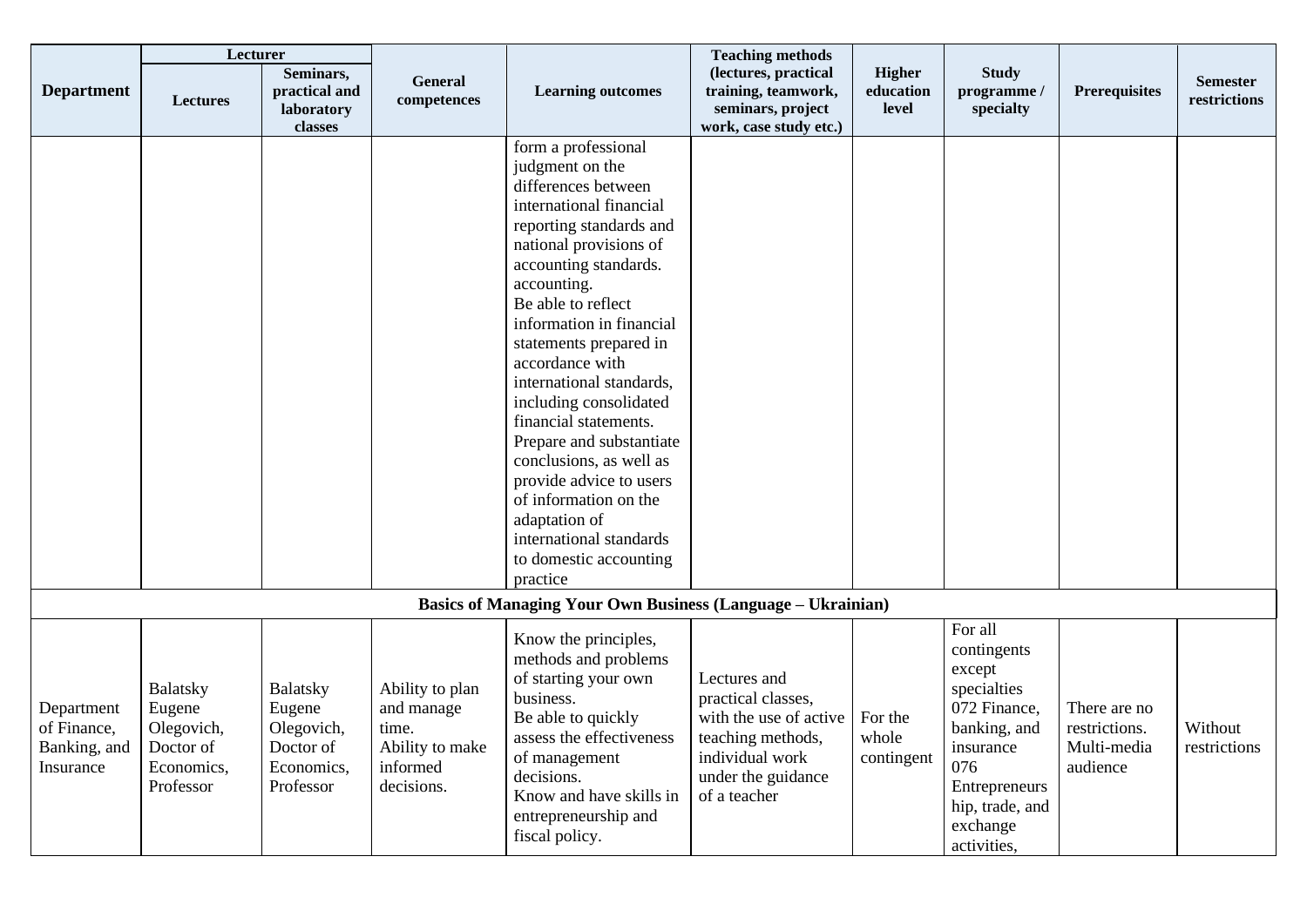| Lecturer                                                                                                             |                                                                                                                                                                        |                                                                                                                                                                           |                                                                                                                       |                                                                                                                                                                                                                                    | <b>Teaching methods</b>                                                                                             |                                     |                                                                                                                      |                                                           |                                 |
|----------------------------------------------------------------------------------------------------------------------|------------------------------------------------------------------------------------------------------------------------------------------------------------------------|---------------------------------------------------------------------------------------------------------------------------------------------------------------------------|-----------------------------------------------------------------------------------------------------------------------|------------------------------------------------------------------------------------------------------------------------------------------------------------------------------------------------------------------------------------|---------------------------------------------------------------------------------------------------------------------|-------------------------------------|----------------------------------------------------------------------------------------------------------------------|-----------------------------------------------------------|---------------------------------|
| <b>Department</b>                                                                                                    | <b>Lectures</b>                                                                                                                                                        | Seminars,<br>practical and<br>laboratory<br>classes                                                                                                                       | General<br>competences                                                                                                | <b>Learning outcomes</b>                                                                                                                                                                                                           | (lectures, practical<br>training, teamwork,<br>seminars, project<br>work, case study etc.)                          | <b>Higher</b><br>education<br>level | <b>Study</b><br>programme/<br>specialty                                                                              | <b>Prerequisites</b>                                      | <b>Semester</b><br>restrictions |
|                                                                                                                      |                                                                                                                                                                        |                                                                                                                                                                           |                                                                                                                       | Be able to resolve<br>industrial conflicts<br>Personal Finance Management (Language – Ukrainian)                                                                                                                                   |                                                                                                                     |                                     | educational<br>programs<br>051.00.06<br>Economics<br>and business,<br>073.00.09<br><b>Business</b><br>Administration |                                                           |                                 |
|                                                                                                                      |                                                                                                                                                                        |                                                                                                                                                                           |                                                                                                                       |                                                                                                                                                                                                                                    |                                                                                                                     |                                     |                                                                                                                      |                                                           |                                 |
| Department<br>of<br>International<br>Economic<br>Relations<br>Department<br>of Finance,<br>Banking, and<br>Insurance | Dyakonova<br>Irina Ivanovna<br>Doctor of<br>Economics,<br>Prof.<br>Semenog<br>Andriy<br>Yuriyovych,<br>Candidate of<br>Economic<br>Sciences,<br>Associate<br>Professor | Dyakonova<br>Irina<br>Ivanovna<br>Doctor of<br>Economics,<br>Prof.<br>Semenog<br>Andriy<br>Yuriyovych,<br>Candidate of<br>Economic<br>Sciences,<br>Associate<br>Professor | Ability to make<br>informed<br>decisions.<br>Ability to plan<br>and manage<br>time.                                   | Carry out diagnosing<br>and modulating family<br>finances.<br>Form a personal budget<br>and family budget.<br>Make decisions on the<br>appropriateness of<br>borrowing for personal<br>use.<br>Assess risks in personal<br>finance | Interactive lectures.<br>problem-based<br>lessons, individual<br>and teamwork under<br>the guidance of a<br>teacher | For the<br>whole<br>contingent      | For the entire<br>contingent,<br>except for the<br>specialty 072<br>Finance,<br>Banking, and<br>Insurance            | There are no<br>restrictions.<br>Multi-media<br>audience  | Without<br>restrictions         |
|                                                                                                                      |                                                                                                                                                                        |                                                                                                                                                                           |                                                                                                                       | <b>Insurance Medicine (Language – Ukrainian)</b>                                                                                                                                                                                   |                                                                                                                     |                                     |                                                                                                                      |                                                           |                                 |
| Department<br>of Finance,<br>Banking, and<br>Insurance                                                               | Zhuravka<br>Olena<br>Serhiivna,<br>Candidate of<br>Economic<br>Sciences,<br>Associate<br>Professor                                                                     | Zhuravka<br>Olena<br>Serhiivna,<br>Candidate of<br>Economic<br>Sciences,<br>Associate<br>Professor                                                                        | Ability to apply<br>knowledge in<br>practical<br>situations.<br>Ability to<br>identify, pose<br>and solve<br>problems | To understand the<br>peculiarities of the<br>functioning of insurance   Interactive lectures,<br>companies in the<br>segment of health<br>insurance, to understand<br>the need to form a<br>national concept of<br>insurance       | practice-oriented<br>classes, individual<br>work under the<br>guidance of a teacher                                 | For the<br>whole<br>contingent      | For the entire<br>contingent,<br>except for the<br>specialty 072<br>Finance,<br>Banking, and<br>Insurance            | There are no<br>restrictions.<br>Multi-media<br>audience. | Without<br>restrictions         |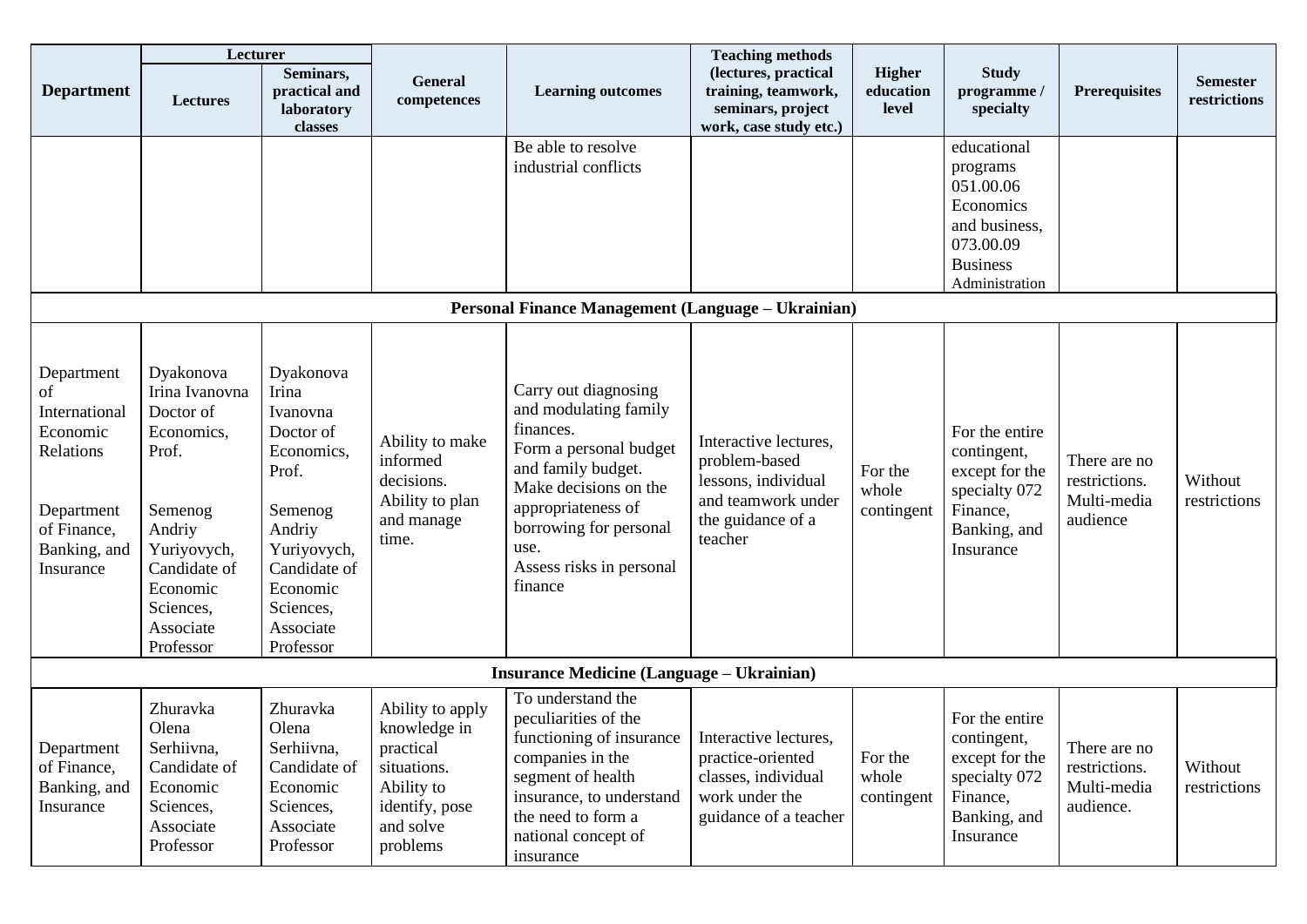|                                                            | Lecturer        |                                                     |                                                                                                                                                                                                                                                                                   |                                                                                                                                                                                                                                                                                                                                                                                                                                        | <b>Teaching methods</b>                                                                                                                                                                                                                                         |                                     |                                                                                                                                   |                                       |                                 |
|------------------------------------------------------------|-----------------|-----------------------------------------------------|-----------------------------------------------------------------------------------------------------------------------------------------------------------------------------------------------------------------------------------------------------------------------------------|----------------------------------------------------------------------------------------------------------------------------------------------------------------------------------------------------------------------------------------------------------------------------------------------------------------------------------------------------------------------------------------------------------------------------------------|-----------------------------------------------------------------------------------------------------------------------------------------------------------------------------------------------------------------------------------------------------------------|-------------------------------------|-----------------------------------------------------------------------------------------------------------------------------------|---------------------------------------|---------------------------------|
| <b>Department</b>                                          | <b>Lectures</b> | Seminars,<br>practical and<br>laboratory<br>classes | General<br>competences                                                                                                                                                                                                                                                            | <b>Learning outcomes</b>                                                                                                                                                                                                                                                                                                                                                                                                               | (lectures, practical<br>training, teamwork,<br>seminars, project<br>work, case study etc.)                                                                                                                                                                      | <b>Higher</b><br>education<br>level | <b>Study</b><br>programme /<br>specialty                                                                                          | <b>Prerequisites</b>                  | <b>Semester</b><br>restrictions |
|                                                            |                 |                                                     |                                                                                                                                                                                                                                                                                   | medicine. Acquire<br>practical skills in<br>concluding and<br>qualified interpretation<br>of health insurance<br>contracts, determining<br>the sum insured,<br>insurance premium,<br>insurance indemnity in<br>terms of health<br>insurance. Gain skills in<br>the analysis of practical<br>situations and the<br>development of<br>different solutions for<br>the cooperation of<br>medical institutions and<br>insurance companies   |                                                                                                                                                                                                                                                                 |                                     |                                                                                                                                   |                                       |                                 |
|                                                            |                 |                                                     |                                                                                                                                                                                                                                                                                   | Basics of Speculations in the Financial Markets and Internet-trading (Language – Ukrainian)                                                                                                                                                                                                                                                                                                                                            |                                                                                                                                                                                                                                                                 |                                     |                                                                                                                                   |                                       |                                 |
| Department<br>of<br>International<br>Economic<br>Relations | Plastun O.L.    | Plastun O.L.                                        | Ability to<br>abstract thinking,<br>analysis and<br>synthesis.<br>Ability to apply<br>knowledge in<br>practical<br>situations.<br>Knowledge and<br>understanding of<br>the subject area<br>and<br>understanding of<br>professional<br>activity.<br>Ability to learn<br>and master | Develop the ability to<br>plan, control,<br>manage and evaluate the<br>concept of change.<br>Identify possible risks<br>of transformations and<br>form a legal, rational<br>and effective strategy to<br>eliminate or reduce<br>them.<br>Choose appropriate<br>management methods<br>and tools to develop an<br>effective change<br>management strategy.<br>Use the knowledge<br>gained in the real sector<br>of the international and | Interactive lectures;<br>lectures-<br>visualizations;<br>practical training;<br>case-study;<br>combined practical<br>lesson: pre-reports,<br>essays, messages,<br>which turn into a<br>detailed conversation<br>or discussion;<br>practice-oriented<br>learning | <b>Bachelor</b><br>of Arts          | For all<br>contingent of<br>applicants<br>except for<br>specialty 076<br>Entrepreneurs<br>hip, trade, and<br>exchange<br>activity | There are no<br>input<br>requirements | There are<br>no<br>restrictions |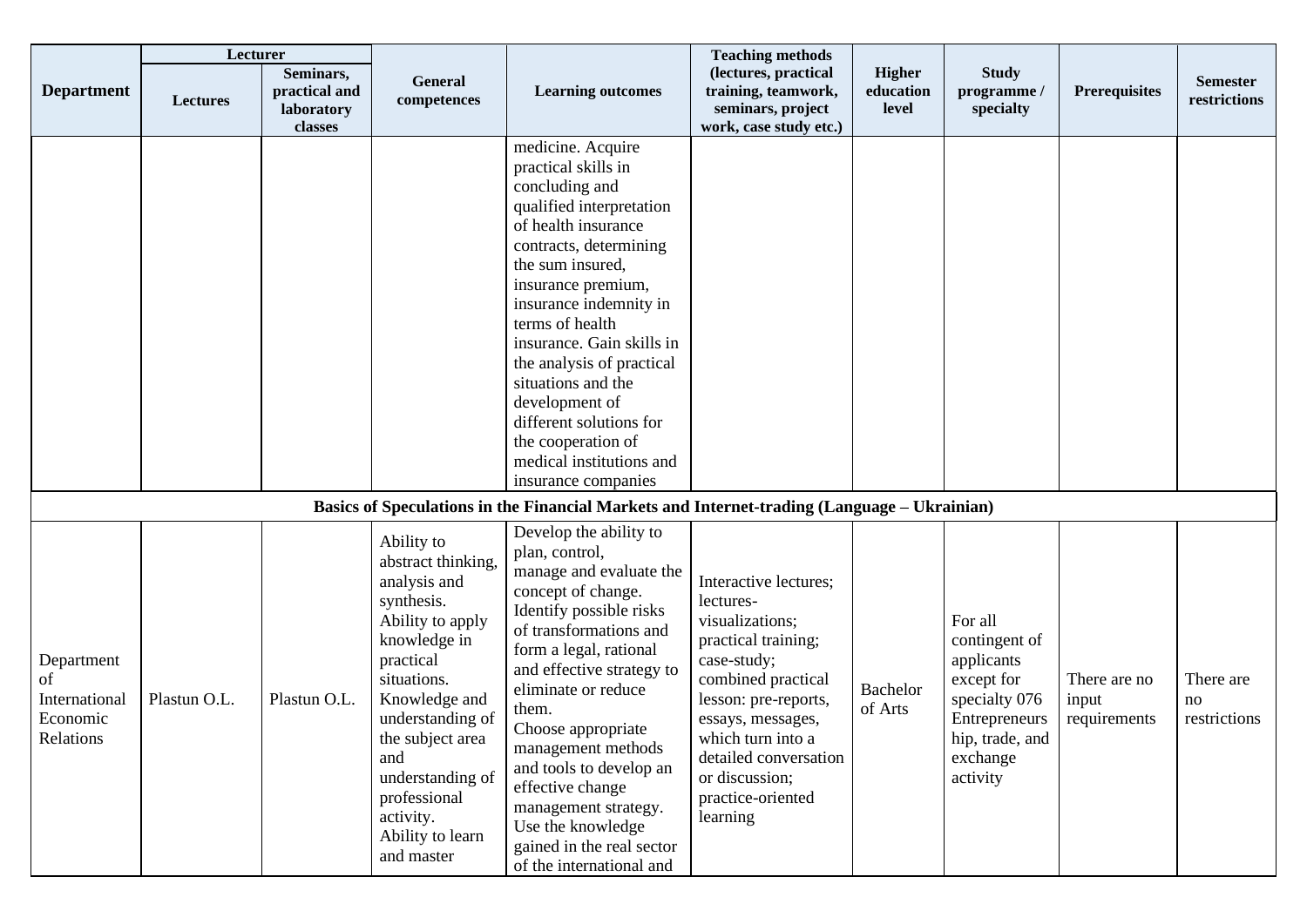|                                                            | Lecturer                                                                       |                                                                                |                                                                                                                                                                                                                                                                                                                                                                                  |                                                                                                                                                                                                                                                                                                                                                                                                                                                                                                                                 | <b>Teaching methods</b>                                                                                                                                                                                                                                           |                                     |                                                                                                                                                                      |                                                                                |                                 |
|------------------------------------------------------------|--------------------------------------------------------------------------------|--------------------------------------------------------------------------------|----------------------------------------------------------------------------------------------------------------------------------------------------------------------------------------------------------------------------------------------------------------------------------------------------------------------------------------------------------------------------------|---------------------------------------------------------------------------------------------------------------------------------------------------------------------------------------------------------------------------------------------------------------------------------------------------------------------------------------------------------------------------------------------------------------------------------------------------------------------------------------------------------------------------------|-------------------------------------------------------------------------------------------------------------------------------------------------------------------------------------------------------------------------------------------------------------------|-------------------------------------|----------------------------------------------------------------------------------------------------------------------------------------------------------------------|--------------------------------------------------------------------------------|---------------------------------|
| <b>Department</b>                                          | Lectures                                                                       | Seminars,<br>practical and<br>laboratory<br>classes                            | <b>General</b><br>competences                                                                                                                                                                                                                                                                                                                                                    | <b>Learning outcomes</b>                                                                                                                                                                                                                                                                                                                                                                                                                                                                                                        | (lectures, practical<br>training, teamwork,<br>seminars, project<br>work, case study etc.)                                                                                                                                                                        | <b>Higher</b><br>education<br>level | <b>Study</b><br>programme /<br>specialty                                                                                                                             | <b>Prerequisites</b>                                                           | <b>Semester</b><br>restrictions |
|                                                            |                                                                                |                                                                                | modern<br>knowledge.<br>Ability to<br>generate new<br>ideas (creativity)                                                                                                                                                                                                                                                                                                         | national economy to<br>manage changes in the<br>business processes of<br>various stakeholders<br>Basics of Speculations in the Financial Markets and Internet-trading (Language – English)<br>Develop the ability to                                                                                                                                                                                                                                                                                                            |                                                                                                                                                                                                                                                                   |                                     |                                                                                                                                                                      |                                                                                |                                 |
| Department<br>of<br>International<br>Economic<br>Relations | Plastun O.L.                                                                   | Plastun O.L.                                                                   | Ability<br>to<br>abstract thinking,<br>analysis<br>and<br>synthesis.<br>Ability to apply<br>knowledge<br>in<br>practical<br>situations.<br>Knowledge<br>and<br>understanding of<br>the subject area<br>and<br>understanding of<br>professional<br>activity.<br>Ability to learn<br>and<br>master<br>modern<br>knowledge.<br>Ability to<br>generate new<br>ideas<br>(creativity). | plan, control, manage<br>and evaluate the concept<br>of change.<br>Identify possible risks of<br>transformations<br>and<br>form a legal, rational and<br>effective<br>strategy to<br>eliminate<br>or reduce<br>them.<br>Choose<br>appropriate<br>management<br>methods<br>and tools to develop an<br>effective<br>change<br>management strategy<br>Use the acquired<br>knowledge in the real<br>sector of the<br>international and<br>national economy to<br>manage changes in<br>business processes of<br>various stakeholders | Interactive lectures;<br>visualization<br>lectures;<br>practical classes;<br>case-study;<br>combined<br>practical<br>lesson:<br>reports,<br>abstracts, messages,<br>which turn into a<br>detailed conversation<br>or discussion;<br>practice-oriented<br>learning | Bachelor<br>Master                  | Discipline is<br>offered to the<br>entire<br>contingent of<br>applicants<br>except<br>specialty 076<br>Entre-<br>preneurship,<br>trade and<br>exchange<br>activities | There are no<br>input<br>requirements                                          | There are<br>no<br>restrictions |
|                                                            |                                                                                |                                                                                |                                                                                                                                                                                                                                                                                                                                                                                  | <b>International Project Management (Language - Ukrainian)</b>                                                                                                                                                                                                                                                                                                                                                                                                                                                                  |                                                                                                                                                                                                                                                                   |                                     |                                                                                                                                                                      |                                                                                |                                 |
| Department<br>of<br>International<br>Economic<br>Relations | Candidate of<br>Economic<br>Sciences,<br>Associate<br>Professor<br>Zamora O.M. | Candidate of<br>Economic<br>Sciences,<br>Associate<br>Professor<br>Zamora O.M. | Ability to make<br>informed<br>decisions.<br>Ability to work<br>in an                                                                                                                                                                                                                                                                                                            | Develop the ability to<br>plan, manage and<br>evaluate a research<br>project, including<br>managing its team,                                                                                                                                                                                                                                                                                                                                                                                                                   | Interactive lectures<br>(including video<br>lectures from<br>Internet sources).<br>Practical training.<br>Case-study                                                                                                                                              | For the<br>whole<br>contingent      | For all<br>contingents<br>except<br>specialties<br>073<br>Management,                                                                                                | <b>Basic</b><br>knowledge of<br>working in<br>Microsoft<br>Excel and<br>higher | Without<br>Restriction          |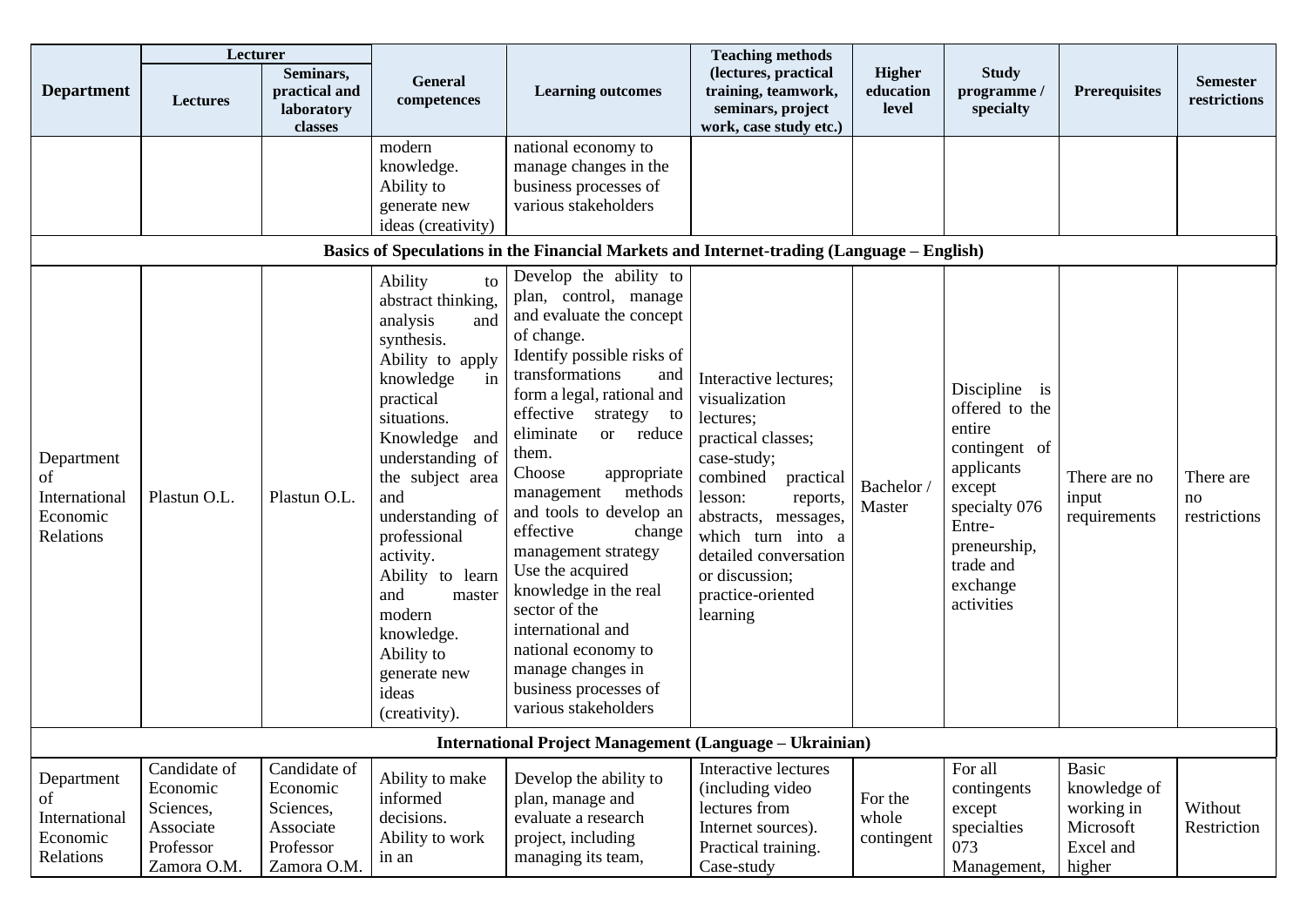|                   | Lecturer        |                                                     |                                                                                                                                                                                                                  |                                                                                                                                                                                                                                                                                                                                                                                                                                                                                                                                                                                                                                                                                                                                                                                                                                                                                                                         | <b>Teaching methods</b>                                                                                                                                                                                                                                                                                                                                                                                                  |                                     |                                                       |                                                                   |                                 |
|-------------------|-----------------|-----------------------------------------------------|------------------------------------------------------------------------------------------------------------------------------------------------------------------------------------------------------------------|-------------------------------------------------------------------------------------------------------------------------------------------------------------------------------------------------------------------------------------------------------------------------------------------------------------------------------------------------------------------------------------------------------------------------------------------------------------------------------------------------------------------------------------------------------------------------------------------------------------------------------------------------------------------------------------------------------------------------------------------------------------------------------------------------------------------------------------------------------------------------------------------------------------------------|--------------------------------------------------------------------------------------------------------------------------------------------------------------------------------------------------------------------------------------------------------------------------------------------------------------------------------------------------------------------------------------------------------------------------|-------------------------------------|-------------------------------------------------------|-------------------------------------------------------------------|---------------------------------|
| <b>Department</b> | <b>Lectures</b> | Seminars,<br>practical and<br>laboratory<br>classes | General<br>competences                                                                                                                                                                                           | <b>Learning outcomes</b>                                                                                                                                                                                                                                                                                                                                                                                                                                                                                                                                                                                                                                                                                                                                                                                                                                                                                                | (lectures, practical<br>training, teamwork,<br>seminars, project<br>work, case study etc.)                                                                                                                                                                                                                                                                                                                               | <b>Higher</b><br>education<br>level | <b>Study</b><br>programme /<br>specialty              | <b>Prerequisites</b>                                              | <b>Semester</b><br>restrictions |
|                   |                 |                                                     | international<br>context.<br>Ability to<br>develop and<br>manage projects.<br>Ability to show<br>initiative and<br>entrepreneurship.<br>Ability to<br>evaluate and<br>ensure the<br>quality of work<br>performed | resources, and risks on<br>time.<br>Develop a legitimate,<br>rational, and efficient<br>research project budget,<br>including the ability to<br>link cost estimates to<br>project objectives and<br>its real environment.<br>Apply methods and<br>tools for managing<br>research projects to their<br>own international grant<br>activities with the help<br>of:<br>selecting the appropriate<br>donor for the project;<br>selection of executors<br>and team of the<br>international project;<br>thoughtful design of<br>indicators of successful<br>implementation;<br>application of the<br>developed quality<br>criteria to the evaluation<br>of the international<br>project and reporting to<br>the donor.<br>Use the acquired<br>knowledge for real<br>situations by assessing<br>the needs of the target<br>group, analyzing the<br>priorities of donors and<br>competition in the<br>selected field and, based | Combined practical<br>lesson: presentation<br>of your project ideas<br>and naro-side of the<br>parts of the project<br>application, which<br>turn into a detailed<br>conversation or<br>discussion.<br>Practice-oriented<br>learning.<br>Group work: joint<br>project solutions for<br>grant funding.<br>Method of<br>illustrations<br>Demonstration<br>method<br><b>Brainstorm</b><br>Think-pair-share<br>Design method |                                     | 281 Public<br>administration<br>and<br>administration | knowledge of<br>Microsoft<br>Word and<br>Microsoft<br>Power Point |                                 |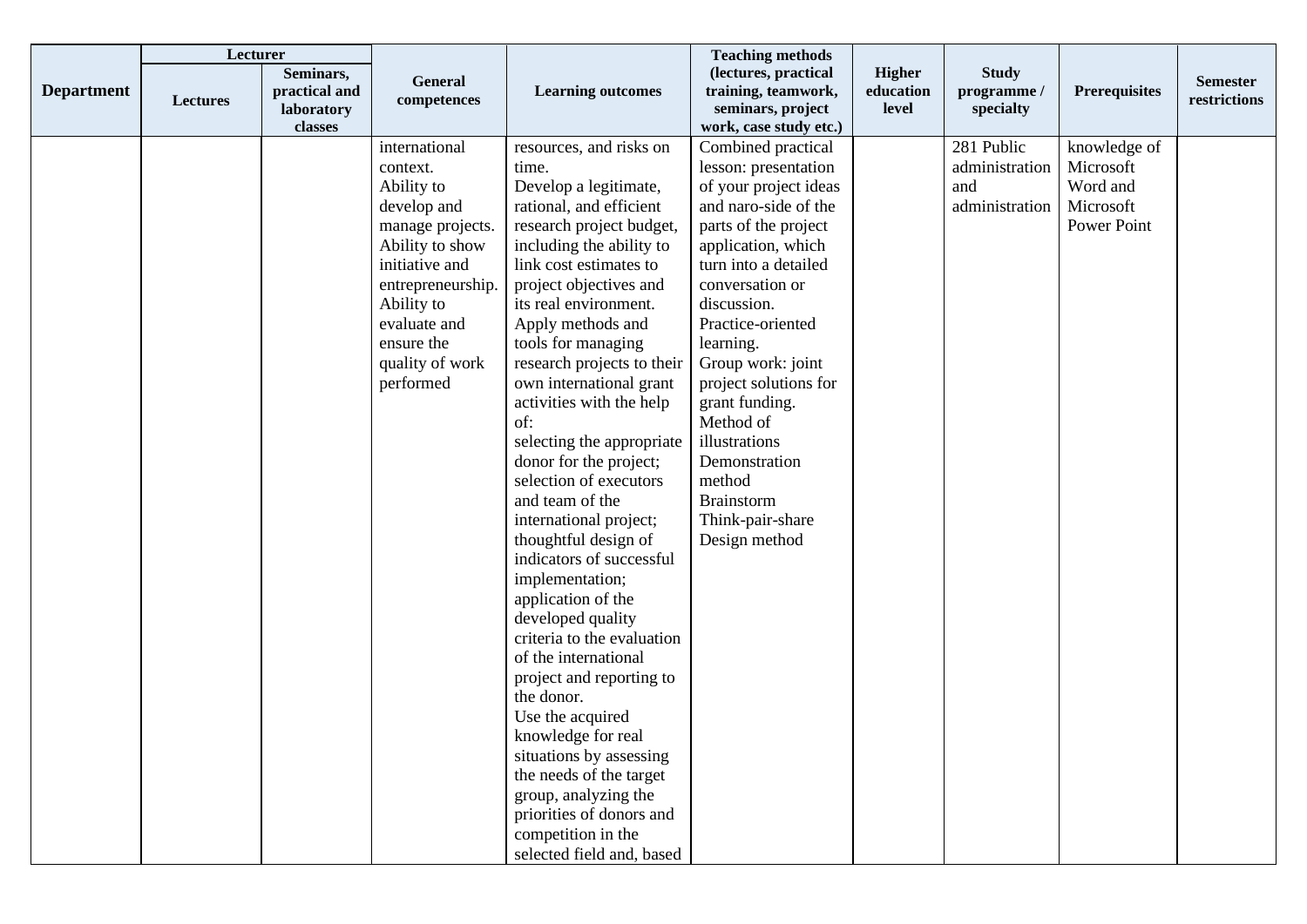|                                                            | Lecturer         |                                                            |                                                                                                                                                                                                                                                                                                                                                                                                  |                                                                                                                                                                                                                                                                                                                                                                                                                                                     | <b>Teaching methods</b>                                                                                                                                                                                                                        |                                     |                                                                                                                                                                                                                                                                                                                                                                    |                                       |                                 |
|------------------------------------------------------------|------------------|------------------------------------------------------------|--------------------------------------------------------------------------------------------------------------------------------------------------------------------------------------------------------------------------------------------------------------------------------------------------------------------------------------------------------------------------------------------------|-----------------------------------------------------------------------------------------------------------------------------------------------------------------------------------------------------------------------------------------------------------------------------------------------------------------------------------------------------------------------------------------------------------------------------------------------------|------------------------------------------------------------------------------------------------------------------------------------------------------------------------------------------------------------------------------------------------|-------------------------------------|--------------------------------------------------------------------------------------------------------------------------------------------------------------------------------------------------------------------------------------------------------------------------------------------------------------------------------------------------------------------|---------------------------------------|---------------------------------|
| <b>Department</b>                                          | <b>Lectures</b>  | Seminars,<br>practical and<br><b>laboratory</b><br>classes | General<br>competences                                                                                                                                                                                                                                                                                                                                                                           | <b>Learning outcomes</b>                                                                                                                                                                                                                                                                                                                                                                                                                            | (lectures, practical<br>training, teamwork,<br>seminars, project<br>work, case study etc.)                                                                                                                                                     | <b>Higher</b><br>education<br>level | <b>Study</b><br>programme /<br>specialty                                                                                                                                                                                                                                                                                                                           | <b>Prerequisites</b>                  | <b>Semester</b><br>restrictions |
|                                                            |                  |                                                            |                                                                                                                                                                                                                                                                                                                                                                                                  | on this, develop a<br>research project to solve<br>the chosen problem by<br>grant funds.<br>Be able to use the<br>essence of the project<br>approach for other<br>subject areas with the<br>help of improved<br>communication skills<br>and teamwork                                                                                                                                                                                                |                                                                                                                                                                                                                                                |                                     |                                                                                                                                                                                                                                                                                                                                                                    |                                       |                                 |
|                                                            |                  |                                                            |                                                                                                                                                                                                                                                                                                                                                                                                  | Effective Sales, E-Commerce (Language - Ukrainian)                                                                                                                                                                                                                                                                                                                                                                                                  |                                                                                                                                                                                                                                                |                                     |                                                                                                                                                                                                                                                                                                                                                                    |                                       |                                 |
| Department<br>of<br>International<br>Economic<br>Relations | Troyan<br>M. Yu. | Troyan<br>M.Yu.                                            | Ability to<br>abstract thinking,<br>analysis, and<br>synthesis.<br>Ability to apply<br>knowledge in<br>practical<br>situations.<br>Knowledge and<br>understanding of<br>the subject area<br>and<br>understanding of<br>professional<br>activity.<br>Ability to learn<br>and master<br>modern<br>knowledge.<br>The ability to be<br>critical and self-<br>critical.<br>Ability to<br>generate new | Demonstrate skills of<br>motivation and<br>psychological influence<br>on clients, subordinates,<br>consumers.<br>Apply effective sales<br>techniques<br>To use knowledge for<br>the development of<br>communication skills in<br>various spheres of<br>professional and public<br>activity.<br>Understand and develop<br>their own motivational<br>sphere, its structure,<br>flexibility, breadth.<br>Develop effective e-<br>sales channel systems | Interactive lectures;<br>lecture-visualization.<br>Practical training.<br>Analysis of specific<br>situations (Case-<br>study).<br>Practice-oriented<br>learning.<br>Group work.<br>Training.<br>Brainstorm.<br>Think-pair-share.<br>E-learning | <b>Bachelor</b><br>of Arts          | For the whole<br>contingent of<br>applicants,<br>except for<br>educational<br>programs<br>072.00.07<br>Finance and<br>audit of<br>entrepreneurs<br>hip, 076.00.12<br>Entrepreneurs<br>hip, trade, and<br>logistics,<br>076.00.03<br>Entrepreneurs<br>hip, trade and<br>exchange<br>activities,<br>076.00.10 E-<br>business,<br>finance, and<br>communicatio<br>ns, | There are no<br>input<br>requirements | There are<br>no<br>restrictions |